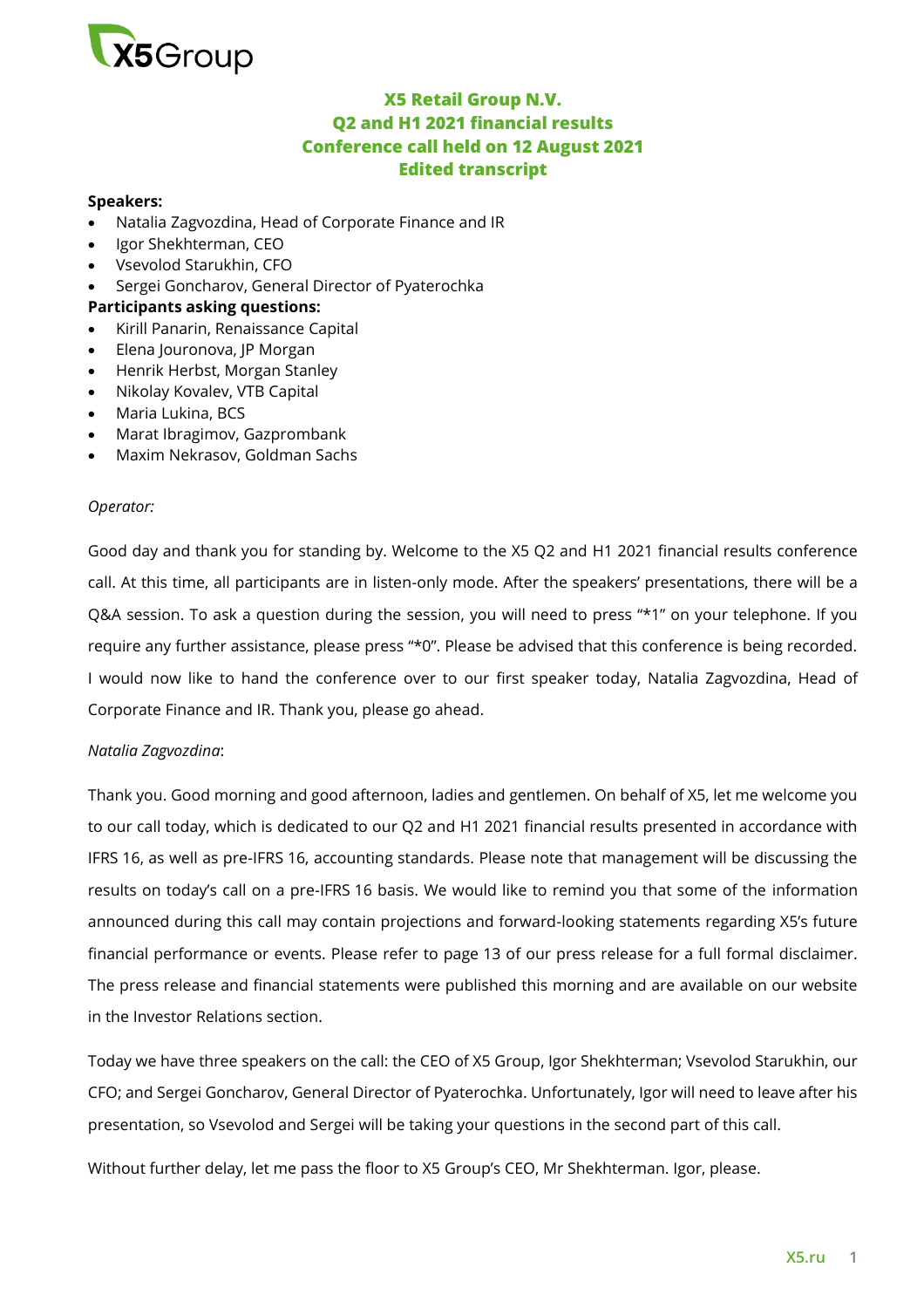

#### *Igor Shekhterman:*

Natalia, thank you. Good morning and good afternoon, ladies and gentlemen. Thank you for joining our call today. I will start with an update on X5's operations and key achievements over the last few months. I am delighted to welcome on the call Vsevolod Starukhin, who joined us as CFO in May – he will provide more details on our results and give an overview of YTD trading. After that, the General Director of Pyaterochka, Sergei Goncharov, will give an update on our core format's performance and key initiatives at Pyaterochka.

Let me start with our results. Revenue increased by 10.7% y-o-y: 9.6 p.p. of this growth was contributed by offline sales and 1.1 p.p. by our digital businesses. Despite last year's high base, when we were dealing with panic buying and lockdown effects, X5 delivered double-digit growth for the quarter. We can confirm with confidence our previously announced guidance of a revenue growth above 10% in 2021. We continue to gain market share. In absolute terms, we are adding more incremental sales than any other retailer in Russia. Our gains in market share are a reflection of the work we have done to improve all aspects of our customer offer and of the high standard of customer service we are delivering both in-store and online.

In H1 2021, our express delivery services and Vprok online hypermarket fulfilled over 10 mln orders and 77,000 orders on peak days, which allowed us to sustain market leadership in e-grocery by total GMV for both Q2 and H1. Our GMV in Q2 reached RUB 11.9 bln, and in H1 it totalled RUB 23.6 bln – a 2.8x increase on last year's base. For FY 2021, we expect GMV from our online sales to be in the range of RUB 50 bln. In Q2, total monthly active users (MAU) of X5 digital services increased by 82% y-o-y to 13.7 mln. Our recently launched food.ru media platform should help us to further increase our online audience.

Our gross margin remained flat y-o-y in Q2 2021, which we consider a solid result given the competitive pressure from both offline and online players. Despite rising operating costs, for which there were some one-off and some structural reasons, we were able to deliver an EBITDA margin of 8.3% for Q2 and 7.7% for H1 before LTI.

While the pandemic is not over, we aim to be flexible and to provide customer-oriented service. We have been able to retain a strong level of consumer demand by continuing to adapt to changes in consumer behaviour. These behaviours include remote work, higher online demand and a preference for healthy and fresh products. We continue to improve our core business, while developing our digital businesses and online capabilities.

Now I would like to say a few words about the operating environment for X5 in Q2 and at the beginning of Q3. Since April, we have been seeing a gradual normalisation in the frequency of in-store transactions and in basket size, which is something we expect to continue. We see increasing consolidation trends in the Russian market, and generally positive ones. The share of the top five players in Russia is just 32%, while in other European markets it exceeds 60%–70%. Recent acquisitions in large cities indicate that competition will be accelerating there, but returns on such investments remain to be seen. Market consolidation is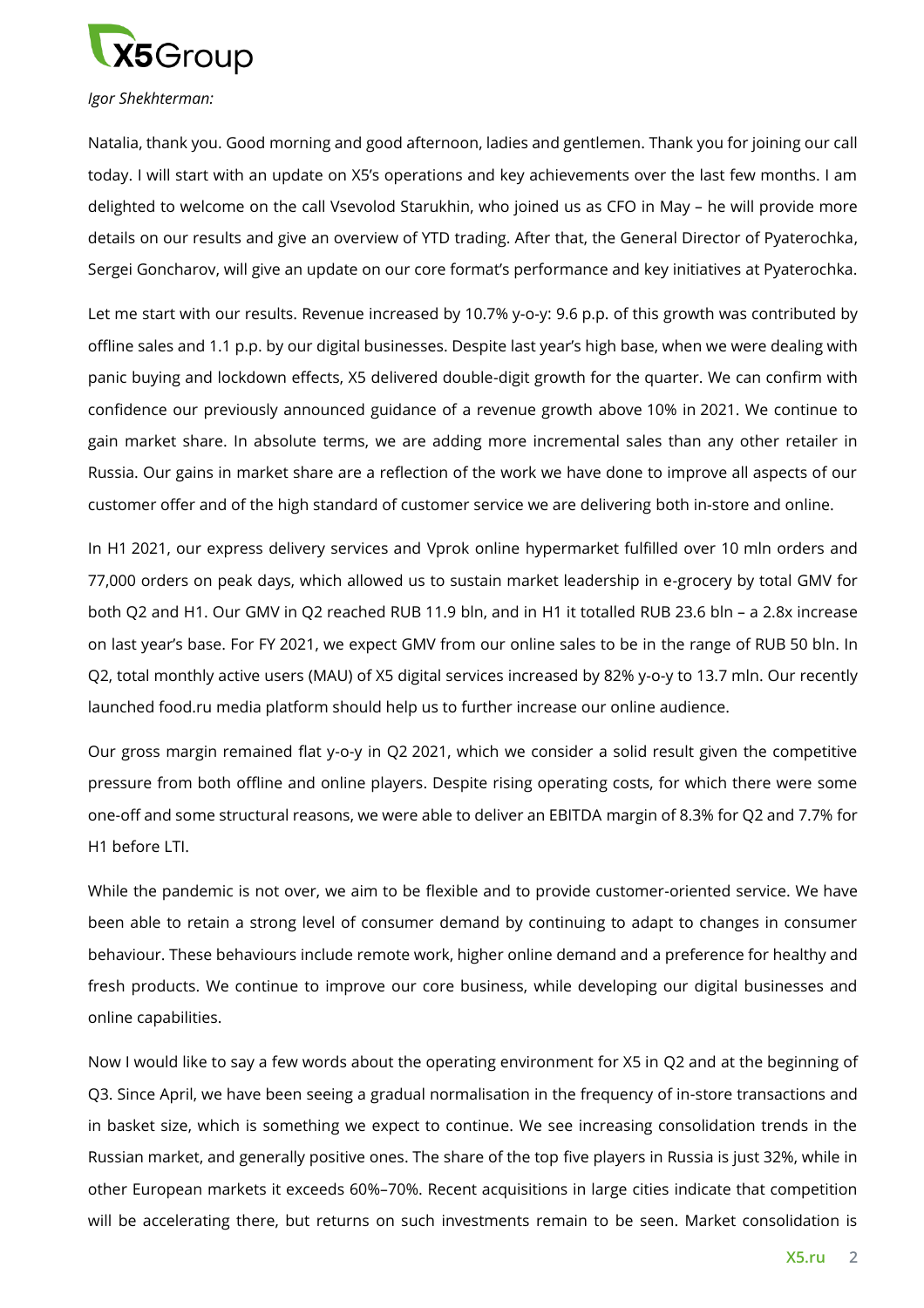# $X5G$ roup

generally positive for the consumer and the economy and could also result in higher predictability in terms of promo activity in the market.

The recent deals have not had an immediate impact on X5, as the acquired players had always been our competitors. Moreover, consolidation is not the only factor affecting the sector: new disruption is coming now from digital players providing grocery and food delivery.

The external environment in the e-grocery segment continues to be very competitive, with many technology players promoting their services with significant marketing budgets. This has contributed to a structural shift towards fast delivery services for consumers, not only in the capitals but in the regions as well.

In H1 2021, the e-grocery market continued to deliver strong growth, increasing in value by 2.5x y-o-y. The GMV of X5's online sales has increased by 2.8x this year, which is quicker than the market and has therefore helped to improve our market share in e-grocery. While growth in the online grocery segment in Q2 slowed to 88% from 324% in Q1, this was only due to the high-base effect of the COVID lockdown. INFOline forecasts that the e-grocery market will increase in size by 2.6x in the current year, and we agree with this projection. In our view, due to COVID, consumers have become used to buying groceries online and having them delivered faster than before, and this habit is only being supported by the marketing efforts of the new players. This is, of course, positive for market development. One structural shift that we are now observing in the e-grocery segment is the growing popularity of deliveries within one hour, which we are responding to by expanding our express delivery capabilities.

One side effect of such growth in the online offering is the temporary shortage in the logistics workforce in some markets, especially in Moscow and the Moscow region. This situation has been further affected by the migrant labour deficit in the country due to COVID restrictions. In July, X5 experienced delivery shortages in its Moscow Pyaterochka operations, which led to stock shortages, especially in the fresh categories, fruit and vegetables. We responded to this situation by indexing the wages of our drivers who supply stores out of our DCs as well as the wages of our DC staff. We aim to be slightly above the Moscow regional market for this type of workforce and to make sure that the July situation does not repeat itself. Despite the stock shortages in some categories, July retail sales growth remained above 10%. Competition for logistics and store workers is currently a challenge across the entire market. Our company is working towards better personnel retention, which may require some additional investments.

COVID vaccination rates and COVID-related restrictions differ across Russian regions. We are taking steps to promote vaccination in order to protect the health of our employees and ensure uninterrupted operations. At X5, around 130,000 employees have received either one or two doses of a vaccine. We estimate that, in 2021, the total cost related to vaccinations will amount to RUB 350 mln, most of which will arise in the second half of the year.

Now let me give you a brief overview of strategic initiatives and new businesses in Q2.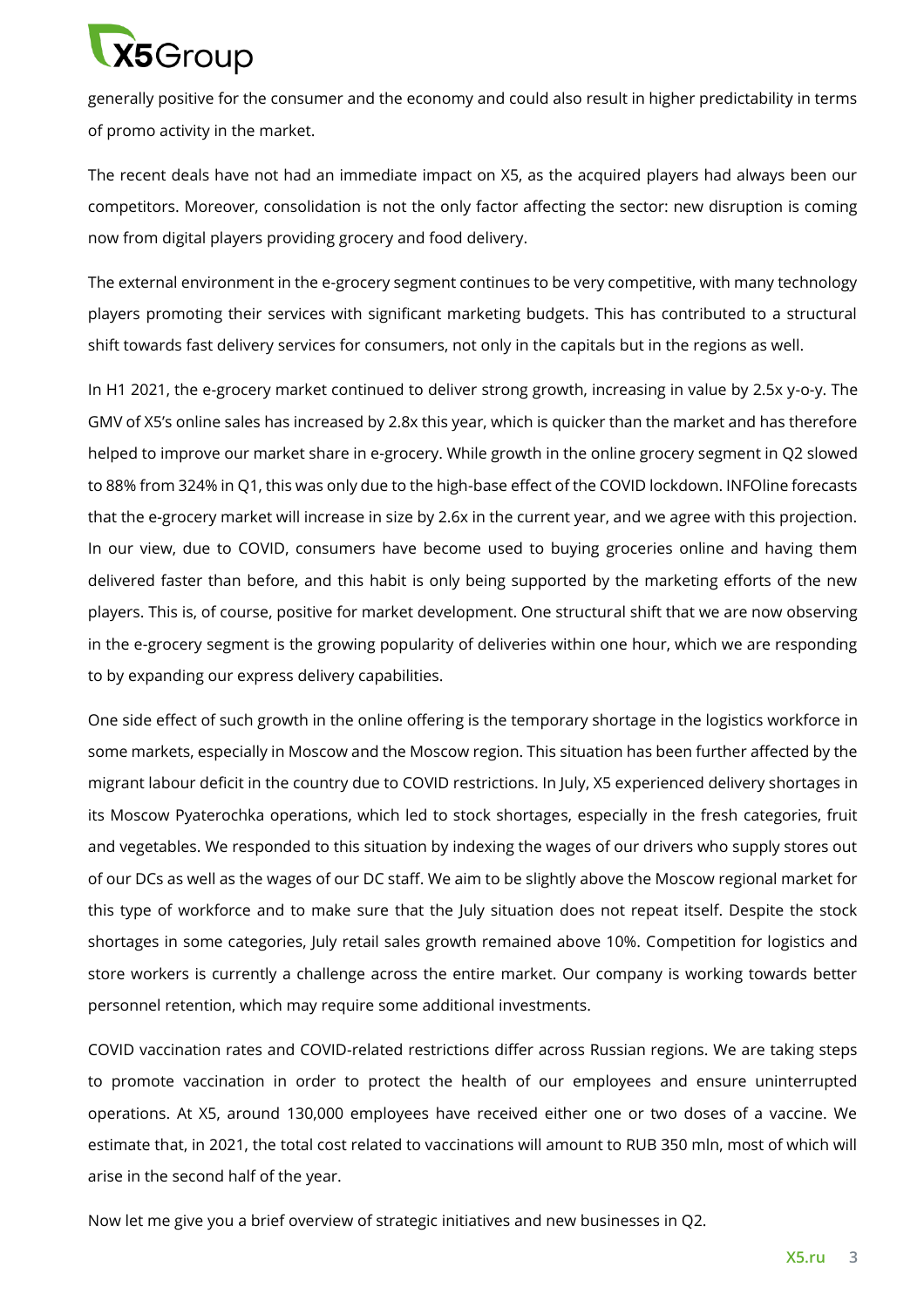

We continued our programme to refurbish Pyaterochka and Perekrestok stores. The new-concept stores continue to demonstrate significantly higher LFL sales growth and NPS levels than the old concept. By the end of June, they represented 21% of all Pyaterochka and 17% of all Perekrestok stores. LFL sales in our refurbished stores increased by 5 p.p. for Pyaterochka and by 12 p.p. for Perekrestok. The Pyaterochka team has already reduced its refurbishment capex to the level of RUB 18 mln and is aiming to bring this down by a further 10% next year. Sergei Goncharov will elaborate on this subject later on.

Digital business net sales as a share of X5's consolidated net sales saw the fastest growth in Moscow and the Moscow region, where the share of digital sales for Q2 2021 reached 3.6%, compared with an average 2% contribution to total sales for X5 Group.

Vprok continued to expand based on its existing infrastructure of four dark stores. The total number of orders increased by 13% y-o-y and exceeded 1 million in Q2 2021, delivering growth despite the high base in Q2 2020. The average Vprok basket in Q2 2021 increased by 6.3% y-o-y, reflecting further expansion in the assortment to 69,000 SKUs. This also reflected a more normalised basket compared with Q2 2020, when a full lockdown was in place for the most of the quarter. In Q2 2021, Vprok expanded its regional delivery network to 42 regions by using the existing 5Post infrastructure.

We are in a good position to continue capitalising on higher online demand with fast delivery. We are continuing the rapid expansion of express delivery services from Pyaterochka proximity stores and Perekrestok supermarkets. This service fulfilled on average 46.6 thousand orders per day in Q2. It is now available from 1,450 stores in 36 regions, compared with 439 stores and only 6 regions a year ago. In addition, ready-to-eat food delivery was available from over 200 restaurants via the Okolo aggregator app. Okolo has expanded to major Russian cities: it is now available in St Petersburg, Voronezh, Nizhny Novgorod, Kazan, Krasnodar and Rostov-on-Don.

Through our loyalty programme, we see that around 25% of express delivery customers are new for us, and the average monthly spending of an omnichannel customer is 37% higher compared to our loyal, but purely offline, customers.

The 5Post e-commerce delivery service fulfilled 4.7 million orders in Q2 2021 from 19 thousand pickup points and is about to become firmly EBITDA-positive this year.

In June, we announced the restructuring of our digital businesses – the Vprok online supermarket, express e-grocery services and Okolo aggregator platform – into a separate business unit within X5. Developing digital businesses is one of our priorities under our 2021–2023 strategy. To achieve this, we intend to crystallise the value of our digital efforts and make them transparent to our customers and partners. We will communicate more details about the timeline and the steps we will take to develop the new business in due course.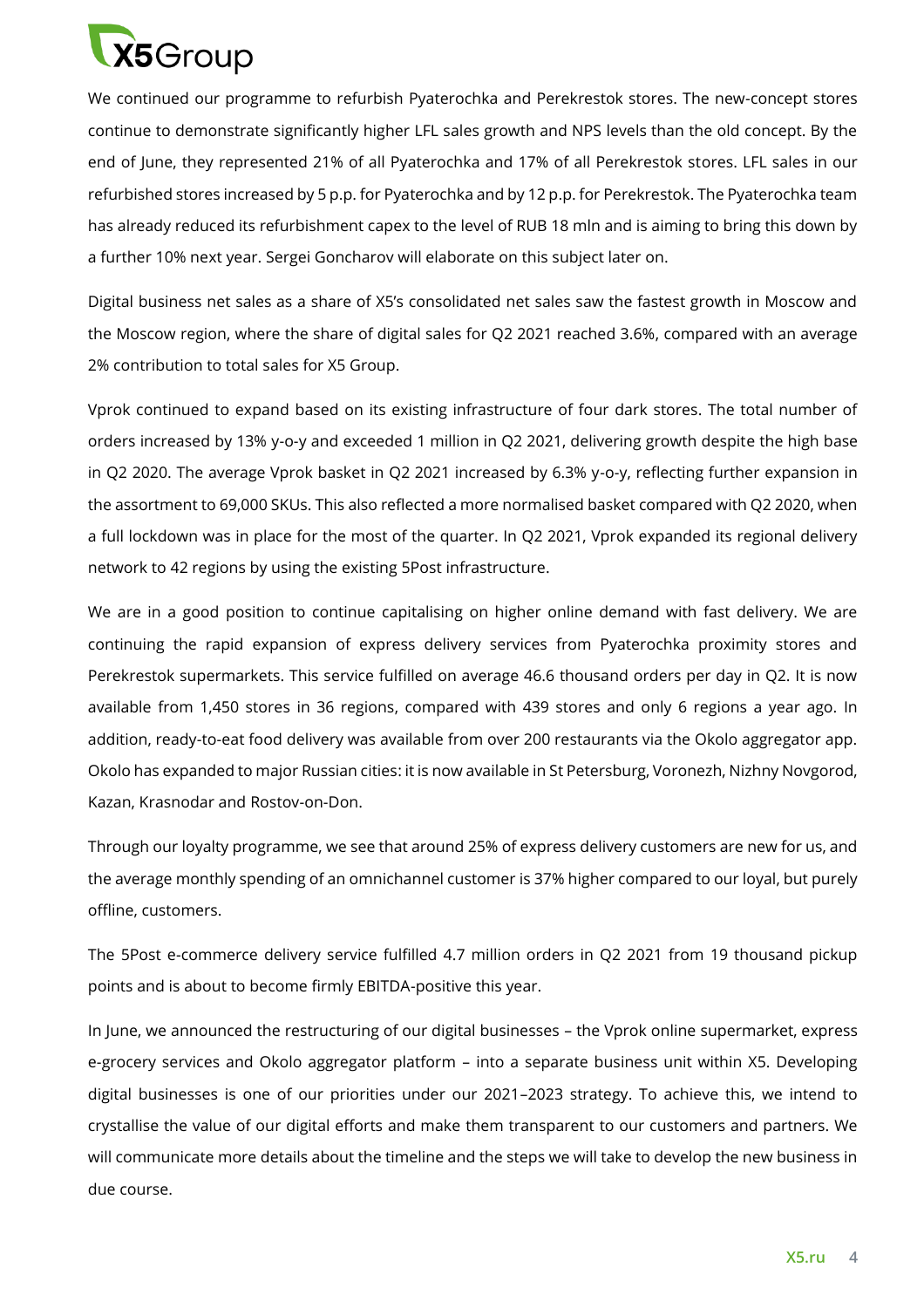

We continue piloting our Chizhik hard discounter format. Customers have responded positively to the first stores we opened in Moscow and the Moscow region. According to surveys, the main advantages of our Chizhik stores are their low price, the ability to make quick purchases, our friendly staff and the pleasant atmosphere in stores.

Russian customers remain price-sensitive and take a very rational approach to purchases.

We currently have 20 Chizhik stores, but plan to increase this number to 50–70 stores by the end of the year and open several hundred stores in 2022. We consider hard discounters to be an attractive segment of the Russian food retail market. The hard discounter format accounts for less than 3% of the Russian market compared to 20%–40% in mature European markets. Using our existing logistics infrastructure and purchasing power, we see an opportunity to provide an attractive customer offering. By the end of this year, private label goods will account for 40% of Chizhik sales, up from the current 10%. Without disclosing any precise figures, we expect that the sales density and labour productivity of our hard discounter format will be at least 50% higher than those of other leading Russian retailers. Our pilot has fully confirmed this assumption, and in 2022 we will open several hundred Chizhik stores.

To be present at all stages of the customer journey, which starts long before the customer enters one of our stores and stretches into the online environment, we launched our own food.ru media platform. Consumer preferences are increasingly shaped by the media, particularly social networks, food-related sites, blogs and podcasts. Food.ru is an important communication channel that connects X5 with our customers at the purchase planning stage. In July, the platform's MAU already totalled over 3 million in addition to over 6 million subscribers through social networks and messengers. The amount of content we have created exclusively in-house for this platform exceeds 10,000 units.

We expect the launch of food.ru to improve the user experience and satisfaction of our customers. This will be achieved by enriching the Company's user data in order to improve the quality of personalised offers. Also, the use of a media platform will create a seamless user experience. In the future, for example, you will be able to go from a recipe you like on food.ru to an online supermarket or an express delivery service and see a basket already put together on the basis of the recipe. In addition, tips from food.ru will be integrated with the shelves in offline stores. For example, users will be able to scan QR codes in stores to get recipes that can be prepared using the products on a particular shelf. In addition, integration into retail chains will make it possible to provide customers with ideas on what can be cooked using the products currently on promo.

The Mnogo Lososya ready-to-eat online service, which became part of X5 Group in late March 2021, expanded to St Petersburg. It was operating 30 dark kitchens as of the end of June, and it delivered over 2.4 thousand daily orders in June with an average ticket of RUB 1,500. Currently, 24 sushi points operate in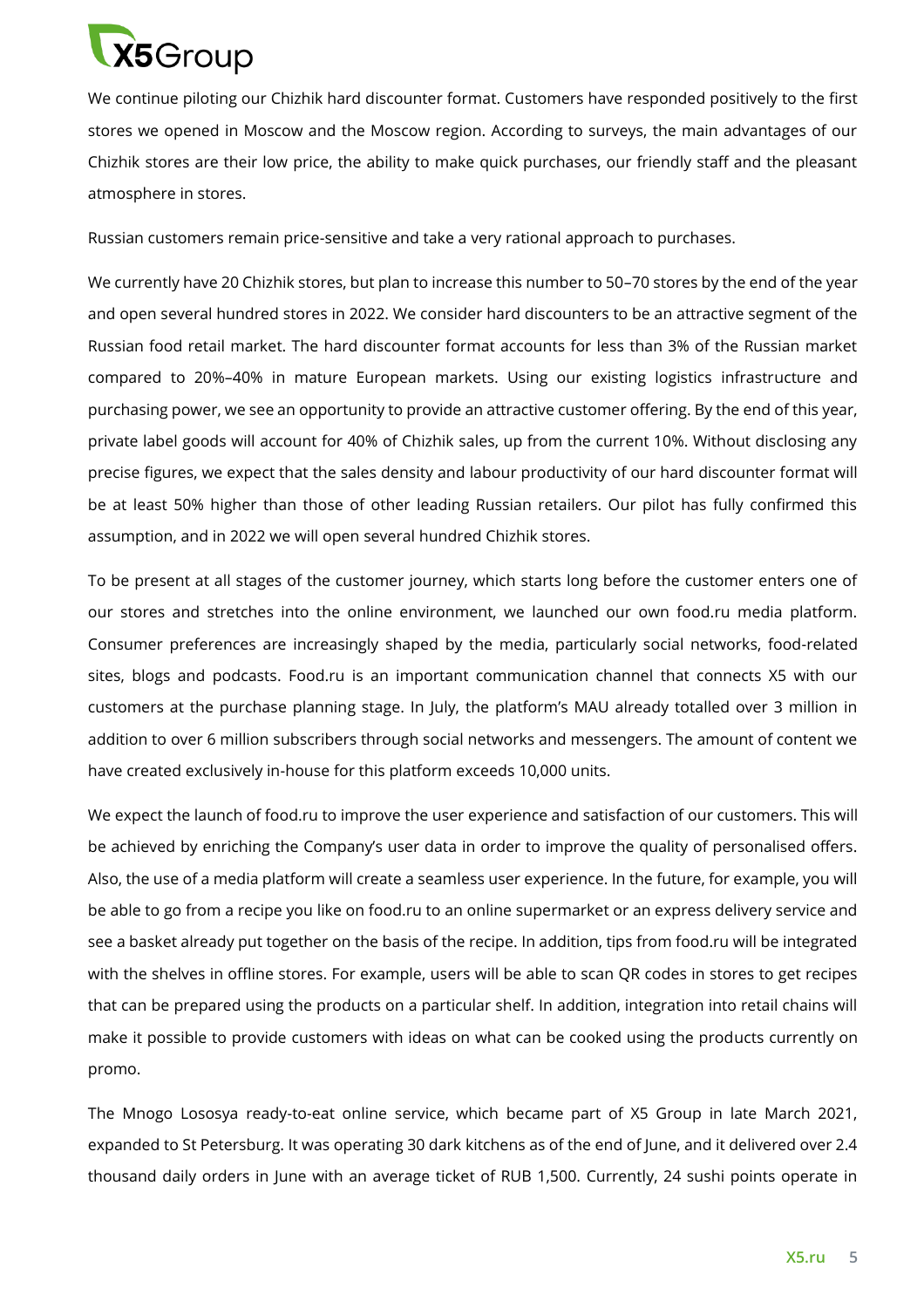

Perekrestok stores, and in August we are piloting delivery from Pyaterochka dark stores. Next year, Mnogo Lososya will enter six new cities: Nizhny Novgorod, Kazan, Ekaterinburg, Novosibirsk, Rostov and Krasnodar.

We continue testing a subscription service that will offer customers the opportunity to receive special discounts at X5 and its partners' stores. We are also working on the development of fintech services together with Alfa Bank. Together with Alfa Bank, we will begin to provide financial services to the Company's customers. We plan to launch the MVP for a payment service in Q4. In particular, the payment system will be integrated into the mobile applications of all X5 businesses. At the beginning of next year, we plan to launch full-scale banking services featuring a bank card and unique offers for X5 customers.

Our management is currently updating our three-year plan for 2022–2024, which will be presented to you at our Capital Markets Day. It is scheduled for 27 October. We will focus on the pathway to supporting double-digit growth and further increases in efficiency to support profitability.

Finally, I am proud of our ongoing effort to drive sustainability in the business, including ESG disclosure. In May, we published our first sustainable development report under GRI standards, which captures our progress to date against the medium- and long-term goals set out in our sustainability strategy. I am confident that we will meet our targets for 2023 and 2030 and be a leading contributor to sustainable development and achieving the United Nations Sustainable Development Goals. Our progress to date has already been noticed at the international level. For example, MSCI ESG Research upgraded X5 Group's sustainability rating from BB to BBB, and X5 was ranked first among retail companies for its performance in sustainable development by the rating agency RAEX Europe.

Now, I would like to pass the floor to our CFO, Vsevolod Starukhin. Thank you for your attention.

#### *Vsevolod Starukhin:*

Thank you, Igor. Good morning and good afternoon, ladies and gentlemen. Thank you all for joining our call today. Let me start with the macro environment, after which I will give an overview of our financials under pre-IFRS 16 and provide you with some insights on key quarter-to-date results.

Food inflation in Q2 remained high at 7.3% y-o-y, peaking at 7.9% in June. The key drivers persist: inflation of fruit and vegetables at 8%, sugar at 42%, eggs at 41% and vegetable oil at 26% compared with the previous year. This was influenced by the acceleration in global soft commodities price inflation and poor harvests. The exchange rate remained rather stable and did not add much to food inflation during the quarter.

Growth in nominal wages accelerated to around 10% in Q2 vs 2020, compared to 6.9% in Q1 2021, which supported domestic consumption.

Unemployment in Q2 decreased to 4.9%, compared to 5.6% in Q1 2021.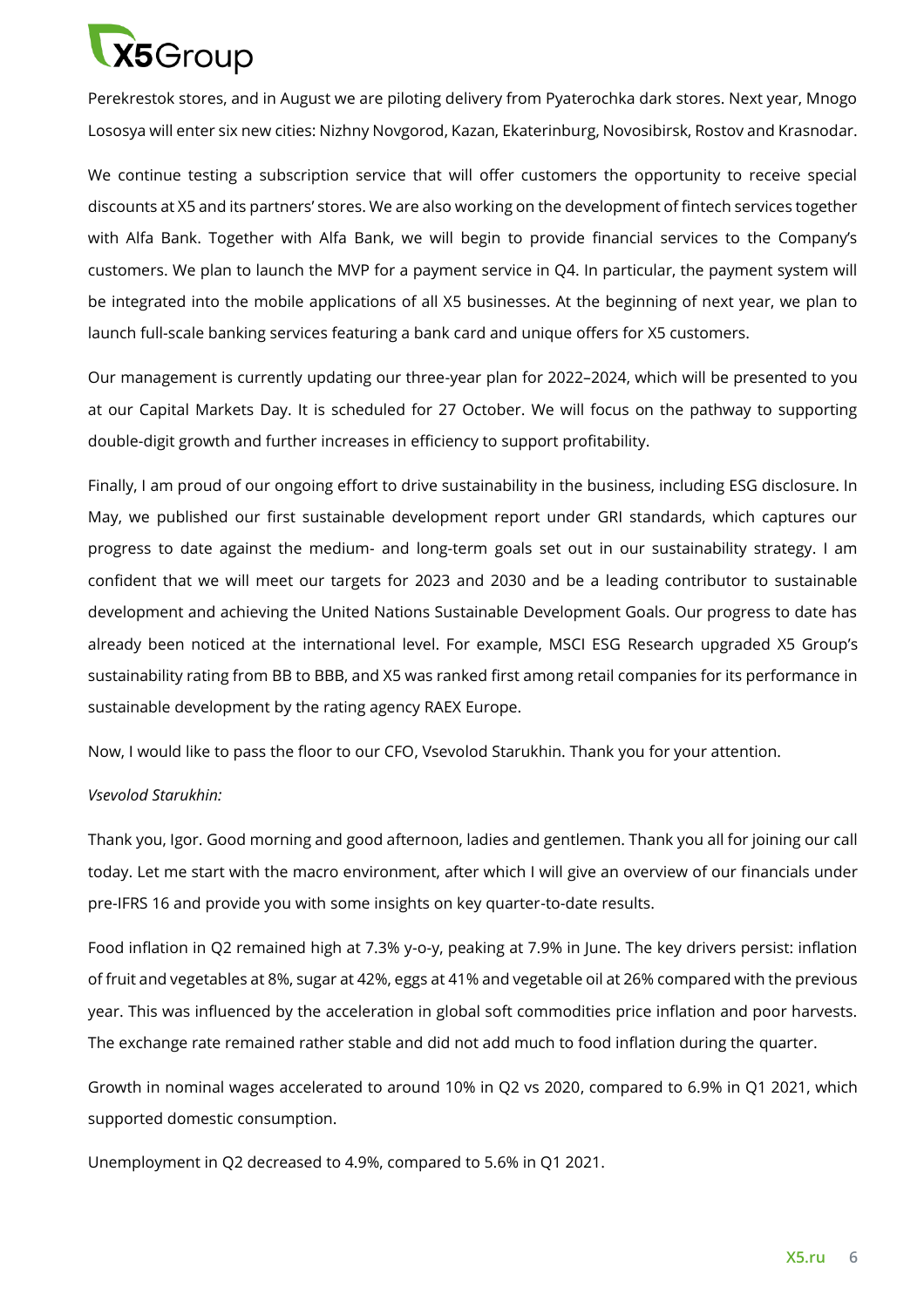

The migrant labour supply started to slowly recover: the number of labour permits issued in June declined by 13% y-o-y compared to the 42% y-o-y decline in March, but the shortage of entry-level labour in the market is still noticeable, especially in the retail industry, which Igor has already mentioned.

Let us look at the margins in Q2. As Igor has already spoken about our revenue growth drivers, I will not repeat what he said. Pyaterochka, Perekrestok and our digital businesses were the main contributors; the contribution to our revenue growth from selling space expansion and LFL was comparable for the quarter.

We managed to keep our gross profit margin flat y-o-y at 25.3% in Q2. Two items put pressure on our gross margin in Q2. First, we experienced higher logistics costs owing to the rising market competition for logistics personnel from online players, which was further impacted by higher COVID cases and the low supply of migrant labour. Second, we had slightly higher shrinkages in fresh categories in Q2 due to the abnormally hot weather in our operations' core regions. In H1 2021, however, our shrinkage level was down 10 b.p. yo-y. These negative effects were fully mitigated by better commercial terms, a favourable product mix that reflected the abnormally hot weather in the central part of Russia and stable promo levels y-o-y.

In Q2 2021, SG&A expenses, excluding depreciation, amortisation, impairment, LTI and share-based payments, as well as the impact of the Karusel transformation as a percentage of revenue, increased by 39 b.p. y-o-y mainly due to growth in courier costs in our fast-expanding express delivery service, followed by higher staff costs and marketing expenses. Courier costs increased in line with the physical expansion of our express delivery service to new regions, while we continue working on per order courier cost reduction by improving couriers' utilisation rate. Higher staff costs were driven by the hiring of additional personnel at Pyaterochka to continue the format's digital transformation. In Q2, we also executed our planned salary indexation for in-store personnel across our regions. The level of salary indexation was slightly above the CPI level for the period. Beyond the reporting period, in July, we started increasing wages for our logistics personnel, according to our annual schedule, and also responding to the more challenging situation with labour in Moscow and the Moscow region. Finally, the level of marketing expenses in Q2 normalised against revenue, as they were lower last year on the back of elevated revenue during COVID.

As a result of a stable gross margin and minor pressure from operating costs, our adjusted EBITDA margin totalled 8.3% in Q2 2021 and 7.7% in H1 2021, which we consider a solid profitability result given the ongoing investments in our new businesses.

In H1 2021, the total negative impact on EBITDA margin from our digital sales, which include Vprok.ru Perekrestok, express delivery from Pyaterochka and Perekrestok stores, the Okolo aggregator and 5Post, is estimated at 38 b.p., up from 16 b.p. in H1 2020. Our core offline business, represented by Pyaterochka and Perekrestok, excluding their express delivery sales, demonstrated a solid 8.2% margin in H1, flat y-o-y.

LTI and share-based payment expenses amounted to RUB 1.2 bln in Q2, which was higher than in previous quarters due to structural changes. In Q2, we continued to accrue a liability for the deferred conditional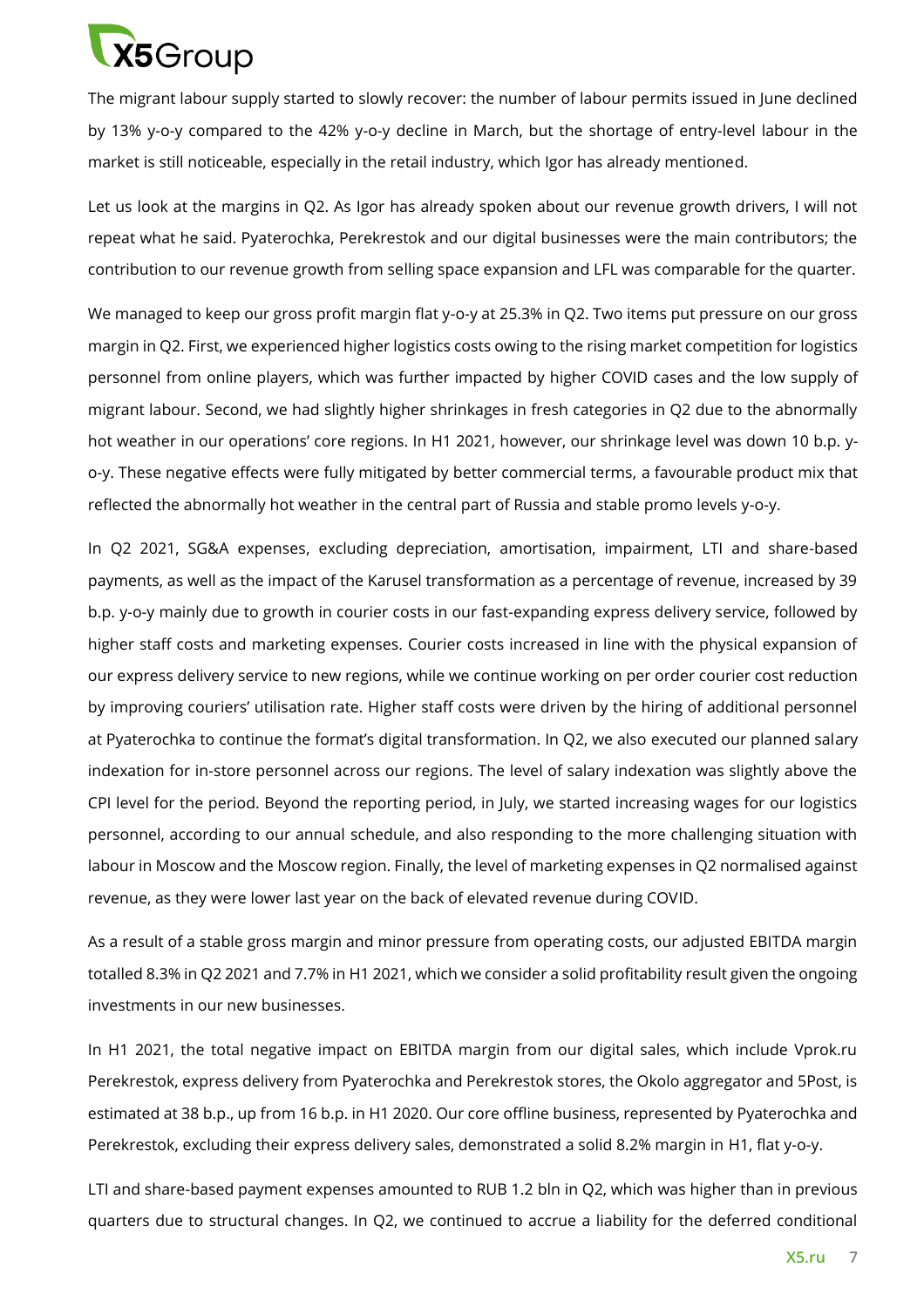

payout related to the previous LTI programme for 2018–2020, and started accruals for the new LTI programme for 2021–2023 alongside the new LTI programme for our new businesses – 5Post, Chizhik and Okolo – including the previous periods. Going forward, the accruals will be lower compared to Q2 2021, at around RUB 800–900 mln per quarter.

D&A and impairment costs increased as a percentage of revenue by 30 b.p. to 3.4%. This was mainly due to the increase in the gross book value of assets, which outpaced revenue growth, and the accelerated depreciation rate, which was driven by the increased number of refurbishments at Pyaterochka and Perekrestok: we did 805 store refurbishments in H1 2021, more than twice as many as in H1 2020.

In Q2 2021, net finance costs declined by 6.2% y-o-y driven by a fall in the weighted average effective interest rate on X5's total debt from 7.3% for H1 2020 to 6.1% for H1 2021 as a result of lower interest rates in Russian capital markets, as well as actions taken by X5 to minimise interest expenses.

X5's effective tax rate for Q2 totalled 25.2%, including the accrual of deferred tax associated with potential dividend payments.

In the reporting period, the Company's net profit margin, in line with EBITDA margin trends, decreased by 35 b.p. y-o-y to 3.0%.

Let us turn to our financial leverage. At the end of Q2, our net debt/EBITDA ratio was 1.68x. Going forward, we aim to maintain this ratio at a comfortable level below 1.8x while continuing to pay dividends.

Turning to cash flow. In Q2, the net cash flow from operating activities was RUB 36.7 bln. In H1 2021, our operations generated RUB 61.1 bln in operating cash flow, which is up 7% y-o-y and reflects both the growth of our business and the solid profitability of our operations.

The positive change in working capital of RUB 932 mln in Q2 2021, compared to the negative change of RUB 15 bln in Q2 2020, reflects the normalised seasonality of working capital trends. The abnormal negative change in working capital that occurred in Q2 2020 was due to inventory turnover and changes in accounts payable owing to the fact that consumers were stocking up in March 2020 ahead of tough COVID restrictions.

Now, a few words about capex. X5's total capital expenditure amounted to RUB 23 bln in Q2 2021 compared to RUB 21.6 bln in Q2 2020. The growth of 6.5% was primarily driven by the front-loaded number of refurbishments in our proximity format: 368 Pyaterochka stores were refurbished according to the new concept in Q2 2021, which is 3.6x more than a year ago.

In H2 2021, we plan to refurbish about 200 Pyaterochka and 25 Perekrestok stores, so we can say that only 20% of refurbishments are left to be done in H2. Thirty-six per cent of capex in Q2 went to the expansion of our store base, 27% to refurbishments, and another 14% to regular maintenance, altogether amounting to 77% of our total capex for the quarter. Logistics capex was 2% of the total, IT represents 6%, with other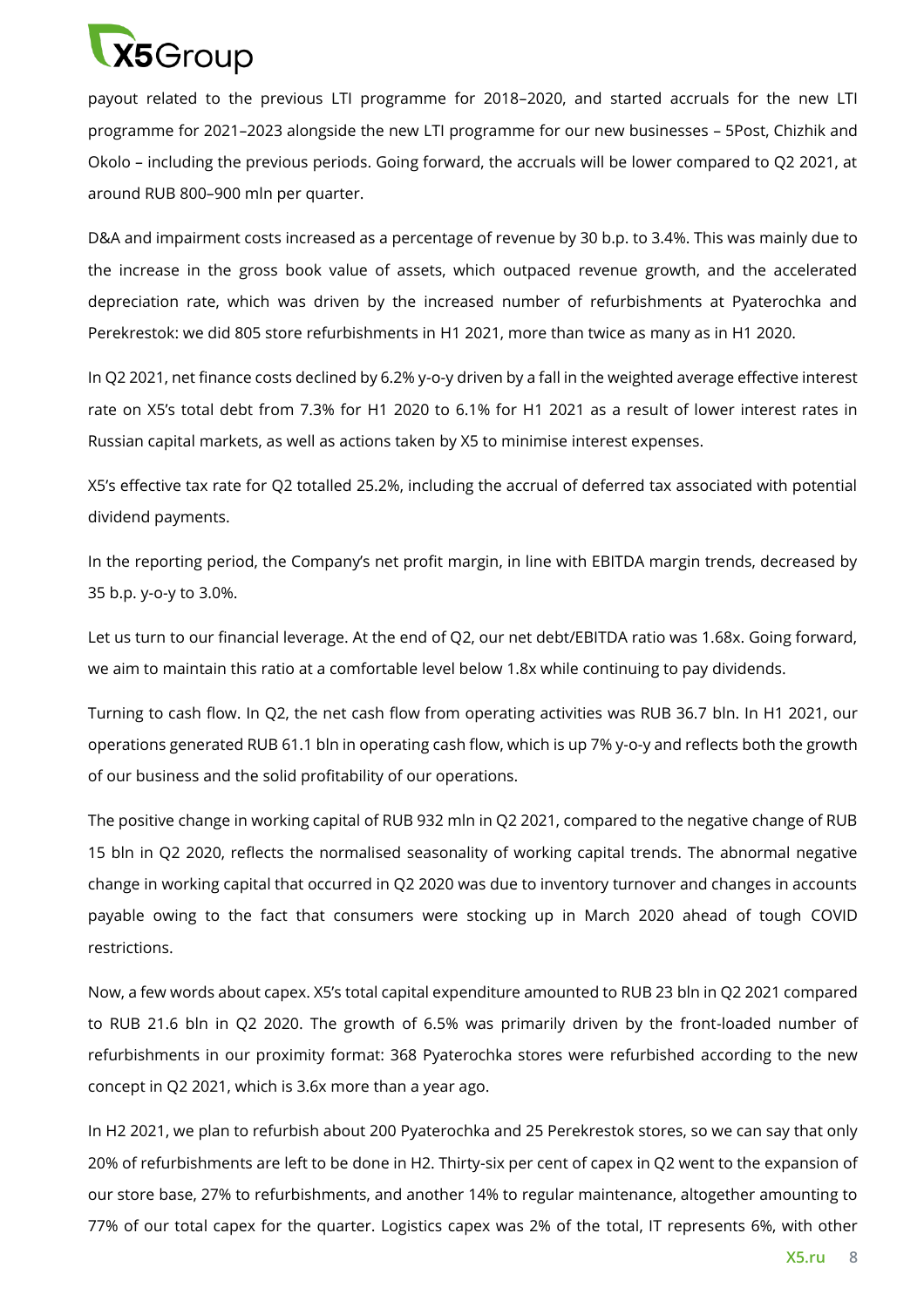

investments accounting for 15%, which is RUB 3.5 bln on a quarterly basis and consists of capex on digital businesses, efficiency projects for the retail chains, the Corporate Centre and the business support function. In H1, our capex totalled RUB 43.6 bln, which was slightly below our budget for the respective period, mostly due to the changes in the implementation of various IT and efficiency projects.

Finally, I will give an update on the QTD results, as well as our annual guidance. Net retail sales in Q3 have so far grown by 10.5% y-o-y, and LFL sales have risen by 3.6%. Both LFL traffic and average ticket have been positive since July. Some 1,500 new store openings are confirmed across all formats, including pilot Chizhik stores. Refurbishments will take place at around 1,100–1,200 stores, slightly lower than the 1,300 mentioned in our original guidance. Our current expectation is that capex for 2021 should not increase ahead of our revenue growth. And, finally, our year-end EBITDA margin guidance has been upgraded to at least 7.3 p.p. from about 7 p.p. before given the strong margin we achieved in Q2. With that, I would like to conclude the discussion on our results and hand over to Sergei Goncharov for an update on Pyaterochka's performance, our main growth and profitability driver.

#### *Sergei Goncharov:*

Yes, thank you, Vsevolod. Good morning and good afternoon, ladies and gentlemen. I will start with an update on Pyaterochka's operations and key achievements over the last quarter. After that, our team will be happy to take your questions. Let me start with our results. Pyaterochka's net retail sales increased by 10.3% y-o-y in Q2 2021; 9.9% of that growth was contributed by offline sales and 43 b.p. by express delivery. Our stores are getting stronger, and our e-commerce capabilities are expanding as we continue to grow. Pyaterochka generates more than 80% of X5 Group's consolidated sales and 90% of EBITDA profitability. Pyaterochka's EBITDA in H1 2021 reached a margin of 8.4% after LTI. The impact of express delivery on EBITDA in H1 2021 totalled 13 b.p., which we consider quite manageable. The main margin support came at the growth margin level, where a solid commercial margin and a stable share of promo were the main positive drivers. I would also like to reiterate our continued focus on the efficiency of our operations, including our focus on lowering shrinkages. Just to inform you, our shrinkages level reached 2.9% in H1 2021 and 2.8% in June as a percentage of net sales. As a reminder, it is 1.3 p.p. below the figure of about three years ago. We will continue our work in this respect, as we believe that this is one of our key profitability levers. Pyaterochka's revenue growth was supported by a 7.8% y-o-y increase in selling space and LFL performance.

Our network expansion this year is currently slightly ahead of our initial plan of 1,400 stores on a growth basis, and today I estimate that our format will grow by 1,400 stores this year before any store closures. We already have 3,560 new-concept stores, of which 1,405 are stores that have been refurbished since 2019. Refurbishment contributed positively to our 3.7% LFL sales growth, as new-concept stores have LFL that is 5 p.p. higher than that of old-concept stores. Our positive LFL reflects a record-high NPS level of 10 p.p. as of June 2021, which will provide long-term structural support to Pyaterochka's LFL sales. In addition, I would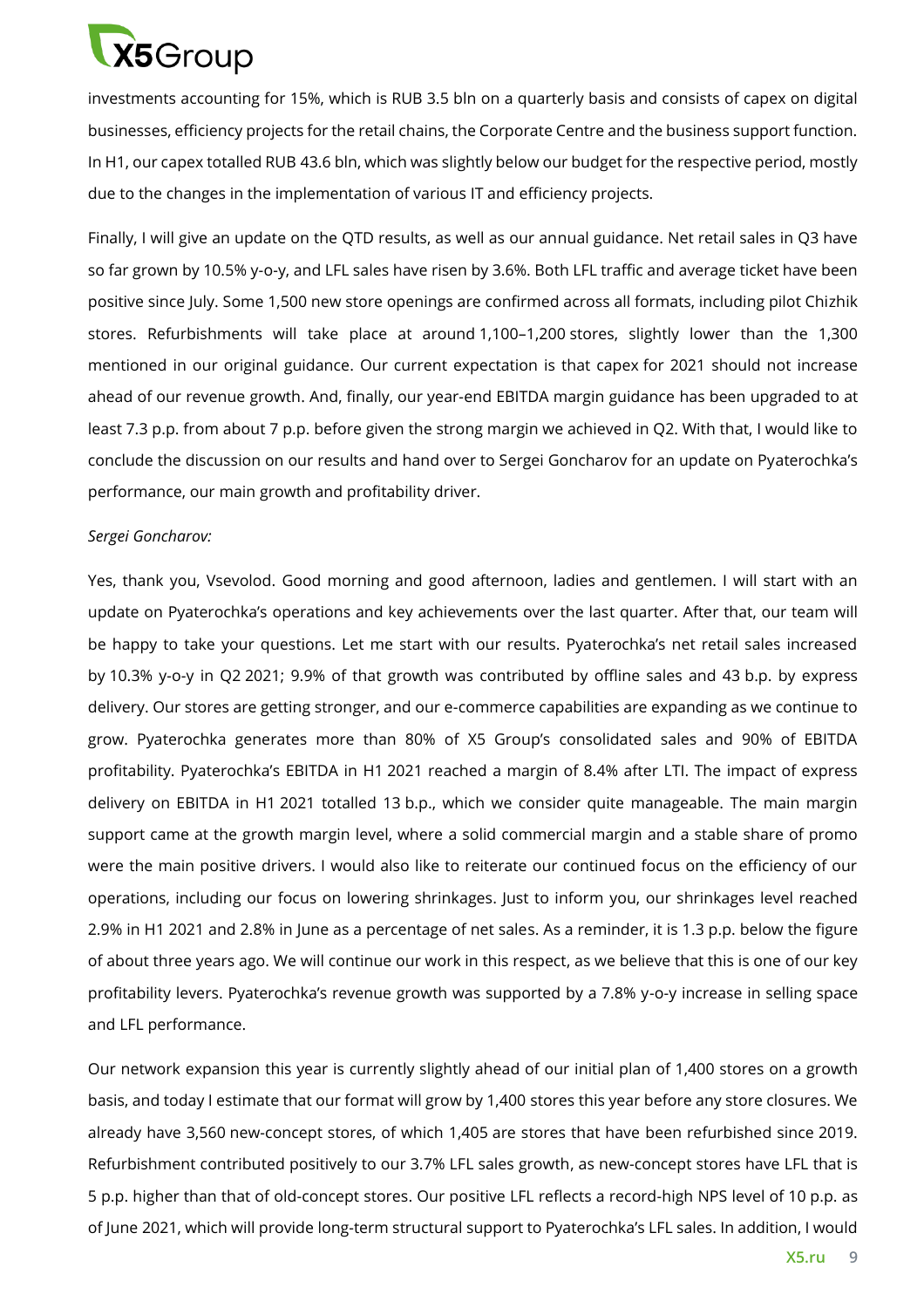# **X5**Group

like to point out that net sales grew by 10% in H1, and EBITDA increased by 15%, which signifies 50% higher growth in profitability vs sales.

Starting in April, we have seen a reversal in some trends we witnessed last year. Сustomers are now making visits to stores more frequently, with a smaller basket size compared to 2020. LFL traffic increased by 13 p.p. y-o-y, while the LFL basket decreased by 8.3% in Q2. This is mostly due to the smaller number of items customers are buying. The average check at Pyaterochka has normalised at RUB 400 in Q2 2021.

Given the strong positive customer response to our new-concept stores, we frontloaded our refurbishments in H1 2021, and in Q2 we refurbished 368 Pyaterochka stores, bringing the number of refurbishments in H1 to 793 stores. In H2 2021, we plan to refurbish around 200 Pyaterochkas so that the annual total number reaches 1,000. We opened 659 new-concept stores in H1, and the total number of stores operating under the new concept reached 21% of the Pyaterochka store base as of 30 June 2021.

As you know, the equipment and construction costs per store depend on a number of factors, including the region and needs of local customers. We are constantly making changes to adjust capex by using simpler but more durable materials and equipment while improving the customer experience through a better assortment and convenience. The new Pyaterochka store – its new concept – is continuously evolving and improving. The number of closures remained at a low level of 46 stores during the quarter, which reflects the increased quality of new openings in recent years.

In H1 2021, the food retail industry faced a number of challenges. High food inflation makes it difficult to shift price increases entirely onto the shelf, but we were able to balance out the negative impact of rapidly rising food inflation and prices, and maintain customer loyalty thanks to the efficiency of our business processes, including our big data–powered assortment, planning and pricing, as well as automation of various operational processes. At the same time, we maintained our promo level at around 35% of revenue, which was stable y-o-y and allowed for solid margin performance in the quarter, as I indicated earlier.

Among other challenges, we are experiencing a temporary shortage in our logistics workforce in some regions, driven by the deficit in migrant labour in the country due to COVID restrictions, which led to temporary shortages in our stores. This was most notable in the Moscow region. We responded to this situation with a number of initiatives, including transporting deliveries to neighbouring DCs with enough capacity, indexing the wages of drivers and DC personnel based on HR monitoring data, and introducing extra seasonal payments. Other measures included strengthening our recruitment function as well as increasing our outstaffing capacity.

In H1 2021, we first experienced an abnormally cold and snowy winter followed by an abnormally hot summer, especially in the central part of Russia and in Moscow. This led to an increase in utility costs due to high electricity consumption and snow removal services in January–March. In Q2, the hot weather positively impacted our sales mix in high-margin categories but also led to some growth in shrinkages in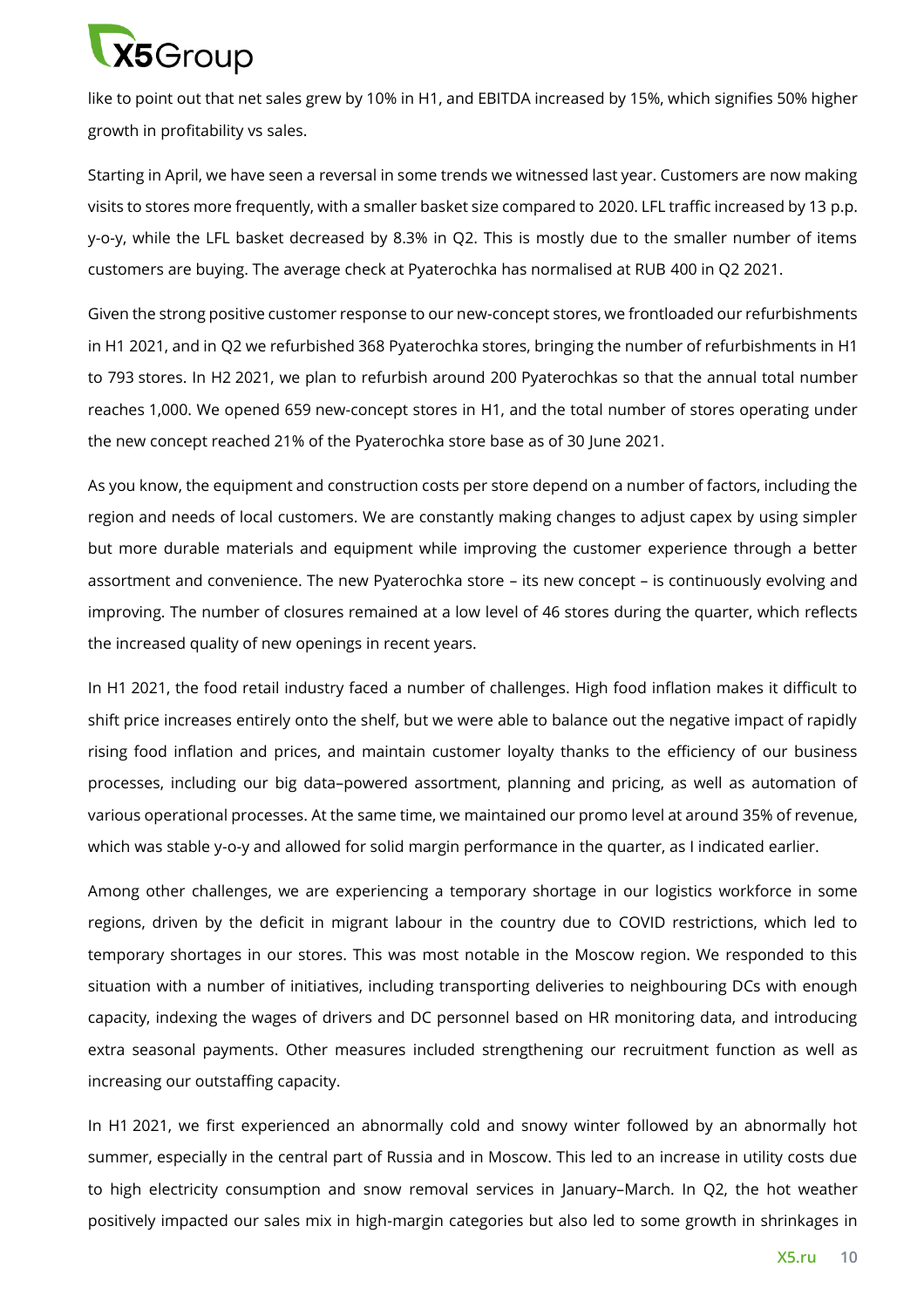

fresh categories; however, we dealt with that very well, as I mentioned earlier. Overall, in H1 2021, our chain delivered an 11 b.p. decline in shrinkages, and we see further scope to reduce this, as I also noted. The number of active Pyaterochka loyalty card users increased by 8.4% y-o-y to 46 mln. In June, loyalty card penetration in our sales reached 80%, while penetration in traffic was about 65%. The average ticket of a customer with a loyalty card was more than twice the average ticket of a customer without one in Q2 2021.

Pyaterochka is better positioned today to connect with our customers online than before the pandemic. In June, the total MAU of the Pyaterochka mobile application was 7.6 mln, an increase of 55% y-o-y. Pyaterochka's data capabilities contribute to a more personalised customer experience. We are scaling our CVM system, increasing the share of personal promo and reducing the share of mass promotions. The CVM product already has positive EBITDA, with personal communications reaching 23 mln customers. Further to our personalised offers, our online customer feedback programme already has 140 mln ratings from 4.5 mln loyal customers. Customers can now decide how and when they want to shop, and they will find us ready when they want to shop at a store or have their order delivered. We continue to develop our express delivery service. As of June, the service was available in 864 stores, and the number of delivered orders reached 2.4 mln during Q2. Just to remind you, we started the service in February 2020 with just 300 orders per day, and now we deliver about 30,000 orders per day. Unlike its tech competitors, however, Pyaterochka already has a well-developed infrastructure of retail stores across Russia. Given our leadership position in the Russian food retail market, we can offer the best prices, and our stores can reach 50% of the Russian population within 30 minutes. In addition – due to high brand recognition – customers trust the quality and prices of our products and believe that we provide the same level of service in express delivery as we do at our physical stores. Brand Finance rated the Pyaterochka brand as number six in Russia, ahead of such consumer brands as MTS, Yandex and Magnit. This news came out just a couple of weeks ago.

We are working to increase the efficiency of our express delivery service. In Q2, we reduced the delivery time and the cost of assembling orders to 47 minutes and RUB 141 per order, respectively. In June, the service reached a positive EBITDA in Moscow on a cash basis before marketing costs and HQ allocation costs. We are piloting dark stores to provide express delivery, having added five new dark stores this year. This brings the total number to 13, all of which are located in Moscow. Many of you may think that Pyaterochka is at its maximum capacity in Moscow. However, this is not the case. We continue organic development in Moscow and aim not to overpay for acquisitions, engaging in organic development in a highly profitable and well-known market for us. We have also revised our approach to refurbishments. We are improving stores where the environment requires it. In the regions where we are limited by the market share threshold, we are relocating our stores to more attractive locations and developing franchising operations. We plan to triple the number of franchisee stores by the end of 2022. The mechanics are already well developed. We give our partners an operating model and carry out high-quality control of compliance with all requirements and all operations that require the high-quality customer service to which our guests have become accustomed.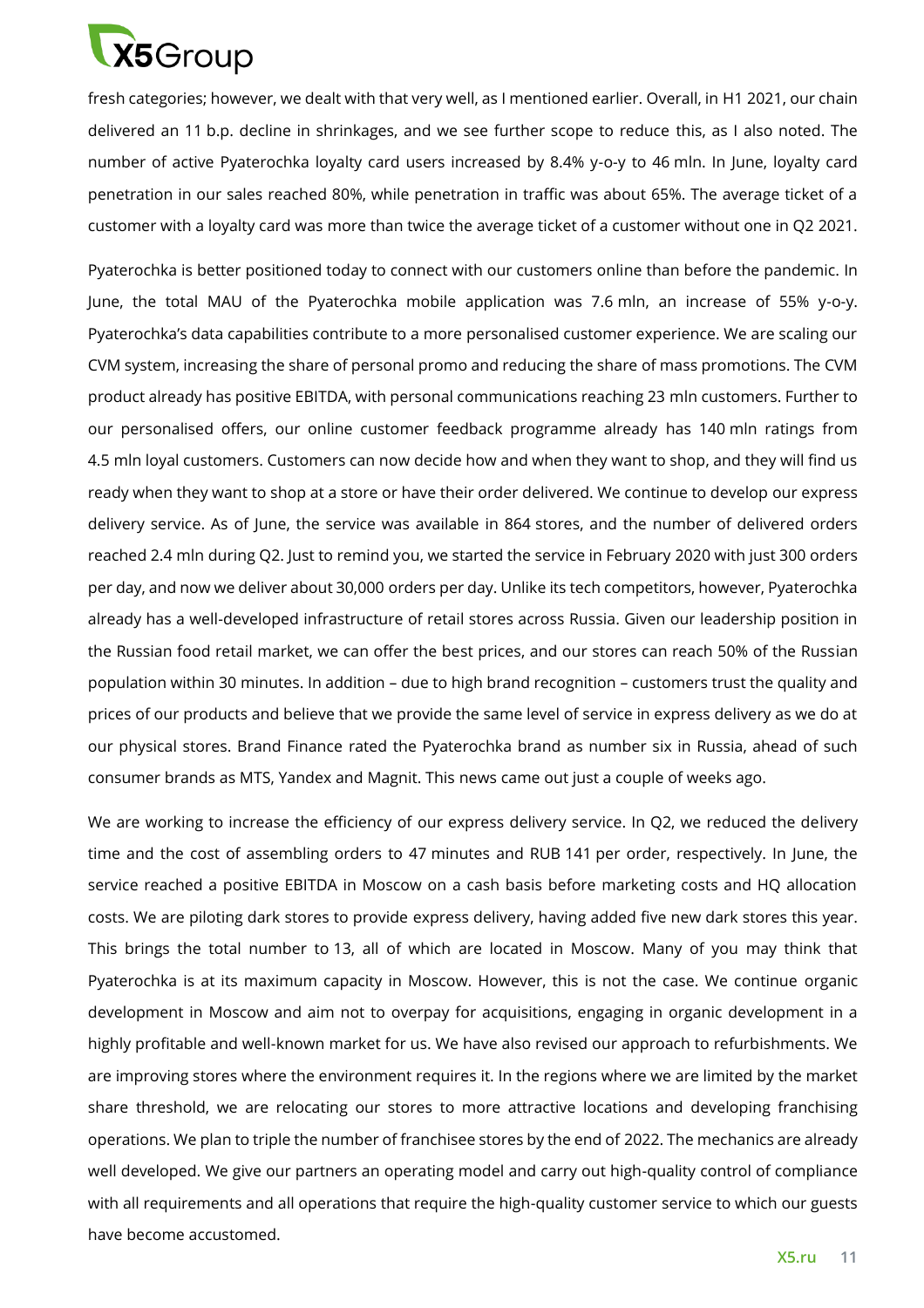

We are changing our approach to private label development at Pyaterochka by recognising and prioritising quality. We are actively developing the private label category, with the current share of sales at slightly above 20% in H1 2021. The average quality rating by customers is 4.7 points out of five for this category. Sales of private label products increased by 32% in H1 compared to the 10% growth of our format overall. Out of Pyaterochka's top 100 products based on customer ratings, 20% are private label. In H1 2021, we held over 1,000 tastings in order to further improve the quality of our private label goods. The share of our readyto-eat assortment reached almost 1% in H1 2021 – an increase of 0.4 p.p. y-o-y – and sales of this assortment increased by almost 100% y-o-y.

The focus of Pyaterochka's management remains on maintaining the strength of our customer relationships through loyalty, value and convenience. We are maintaining our commitment to making it more attractive to shop at Pyaterochka. Our success is evaluated internally based on Pyaterochka's NPS and LFL. Pyaterochka's management has set ROIC as one of the core KPIs for the chain. Hence, our growth is measured against the efficiency of our investments. With that, I would like to conclude the discussion of our results, thank you for your attention and open the floor to your questions. Thank you.

#### *Operator*:

As a reminder, to ask a question you will need to press "\*1" on your telephone, and to withdraw your question, please press the "#" key. Once again, if you wish to ask a question, please press "\*1". Our first question comes from the line of Kirill Panarin from Renaissance Capital. Your line is open. Please ask your question.

#### *Kirill Panarin:*

Hello everyone. Thank you for the call. Two questions from me. First, I would like to get a bit more colour on the issue of the lack of logistics employees... What was the impact on the Q2 margin? How material was the increase in salaries that you mentioned, and what pressure on the margin do you expect from this in H2? Finally, could you confirm that there is currently no impact on operations, availability, etc.? That is the first question. My second question is on Pyaterochka. Can you update us on the profitability level in the new-concept stores, and whether we can expect the growing share of the new concept to drive the upside or downside vis-à-vis the Group's margin? That's it. Thank you.

#### *Natalia Zagvozdina*:

Thank you, Kirill. Sergei, could you start on the logistics? I just have to note that we do not disclose the exact profitability level of the new concept, but it does not deviate that much from the profitability you see for the format overall. It has higher sales density but a similar EBITDA margin. Sergei, please.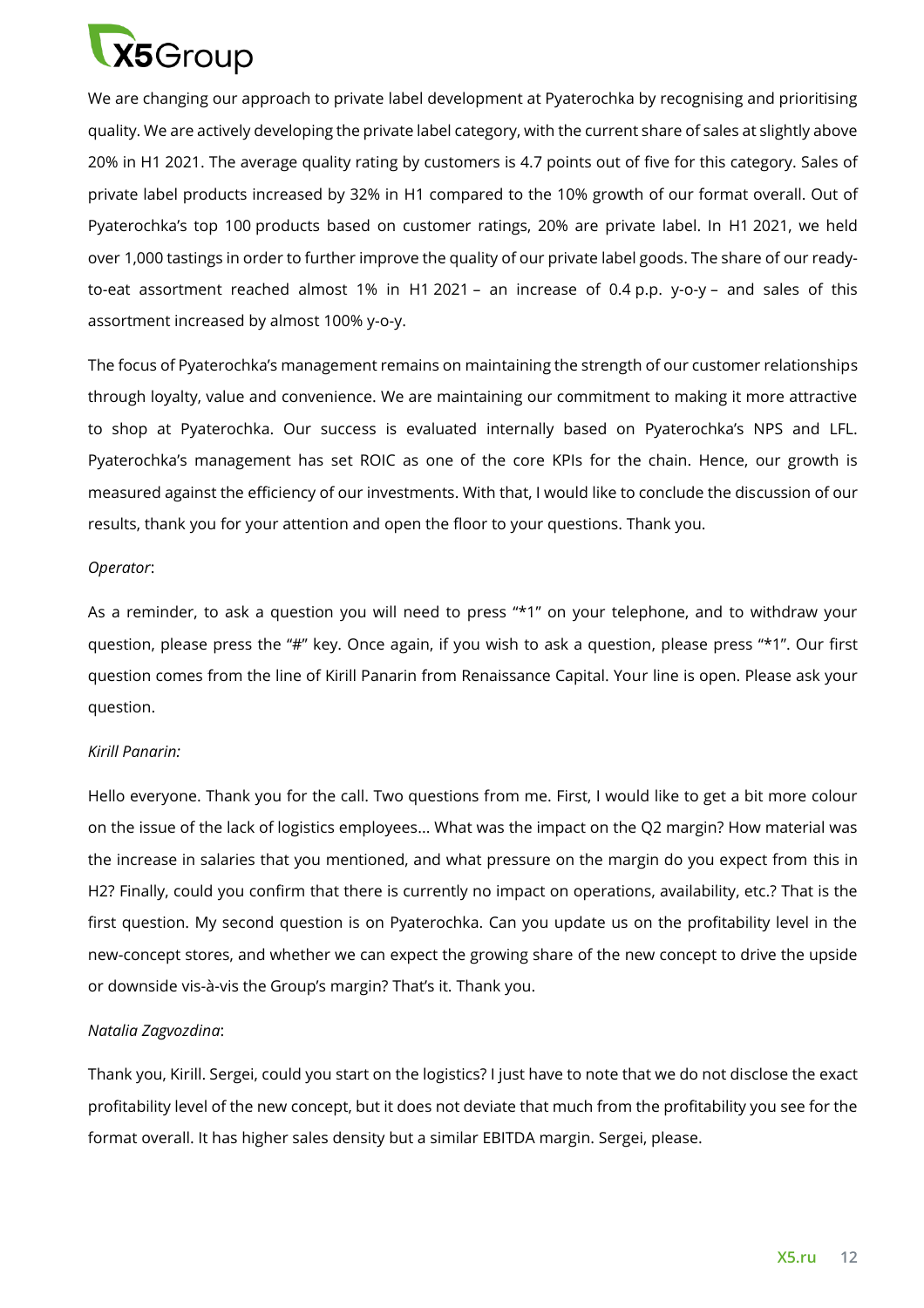

#### *Sergei Goncharov*:

Yes. What Natalia just said is exactly right regarding the profitability of the new-concept stores. As for the situation with logistics, indeed, starting in July we have been experiencing a temporary shortage in our logistics workforce in some markets. It was particularly noticeable in Moscow and the Moscow region. This situation was mostly caused by the increased demand for logistics personnel; the demand for personnel came from both traditional retail players and e-commerce players. This was an industry phenomenon in July. As for the impact on our sales, it was approximately RUB 2 bln. We do not see any significant or material impact on either our sales level or profitability level.

In terms of our actions, I want to highlight that in July we had a planned indexation for our supply chain personnel, and this is within our projected figures. We aim to be slightly higher in Moscow and regional markets for this type of workforce to make sure that the July situation does not repeat itself. This is a strategic priority for us and, as I have said, despite shortages in some categories, July retail sales growth remained double-digit for Pyaterochka and X5 overall. As a matter of fact, we saw acceleration of our sales growth in July compared to H1 2021.

#### *Kirill Panarin*:

Okay, that's great. Thank you.

#### *Operator:*

The next question comes from the line of Elena Jouronova from JP Morgan Moscow. Your line is open, please ask your question.

#### *Elena Jouronova:*

Good evening, ladies and gentlemen. I have a few questions. First and foremost, please do not take this as a criticism, but I think we did find that LFL sales growth in Q2 was a bit low. Maybe I am wrong, but could you please explain to us if that is really in line with your plans and targets? Maybe you could do something to accelerate LFL sales growth? That is the first question.

#### *Sergei Goncharov*:

I will take that one. The thing is that, yes, our LFL sales growth in Pyaterochka was 3.7%, but it is important to look at the composition of that number. Our traffic increased by 13 p.p., while the average basket decreased by 8.3 p.p. on an LFL basis. We do not look at the LFL sales number in a particular period as an isolated number – we look at it as a trend. And what we see is a really positive trend, a real increase (we think in real terms when it comes to traffic as opposed to nominal terms). The basket can be improved by a number of actions, such as increasing promo, which will increase the basket size, or dropping the prices on certain key value indicator products like chicken or bananas. However, we stay away from such tactics and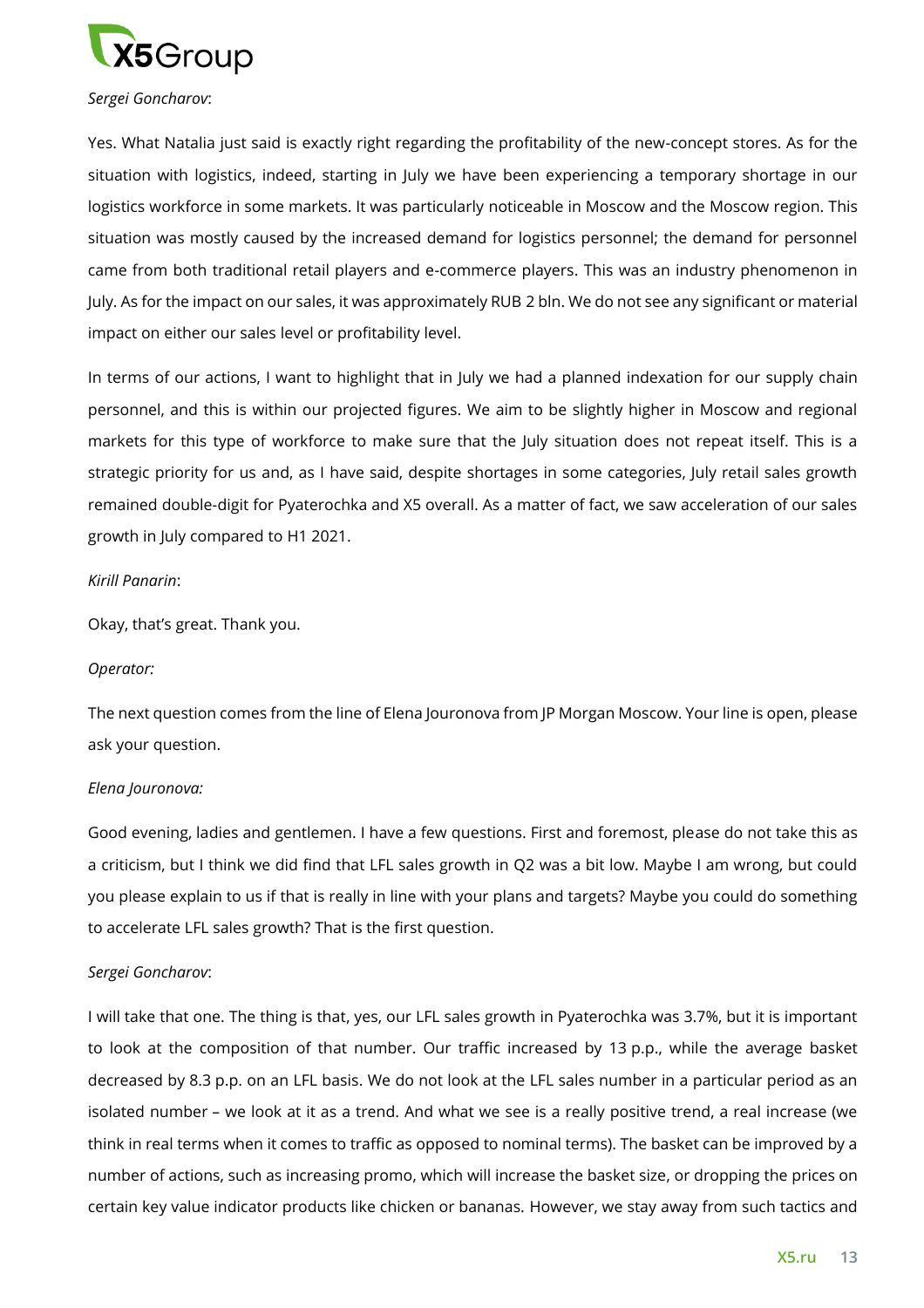

measures, because we want high-quality growth of our sales, and we are very encouraged by the 13% traffic increase without our resorting to such methods.

### *Elena Jouronova:*

Okay. That is understood. You mentioned higher margins and profitability growth, so that means perhaps you did not invest too much in promo in Q2, and gross margins stayed stable and strong. Does that mean the competition is benign and you are not really under pressure to make more investments in price in H2 2021?

# *Sergei Goncharov*:

First, I will explain about H1 and then about H2. Of course, the competition is there. It did not disappear. What we see though, and what you see in terms of our profitability and gross margin, is that we are now able to translate our initiatives and investments in our digital products and initiatives that we started about 2–2.5 years ago. As you remember, we explained some time ago our new approach to price formation and how we are still able to keep the image of Pyaterochka as a low-price store, which is confirmed by increased LFL traffic, and yet maintain reasonable marginality in terms of the basket. This sort of approach would have been impossible without the big data–backed instruments that we developed in our pricing model.

Talking about the expectations for H2, we do not have such plans at the moment. However, the situation may change in the future. We are committed to delivering high service quality to our customers while still being one of the most attractive players in the market from the pricing point of view.

#### *Elena Jouronova:*

Thank you, Sergei. Can you please say what the LFL values are roughly in Moscow and the Moscow region? You probably cannot disclose the number, but maybe just the direction vs the average LFL you reported for the format.

#### *Natalia Zagvozdina:*

Lena, we cannot disclose it, sorry.

#### *Sergei Goncharov*:

But I can comment on the dynamic: we are quite pleased with what we have done in Moscow.

*Elena Jouronova:*

So, you have positive LFL in Moscow, correct?

#### *Sergei Goncharov*:

Yes, our dynamic is positive. However, we do not disclose the exact numbers.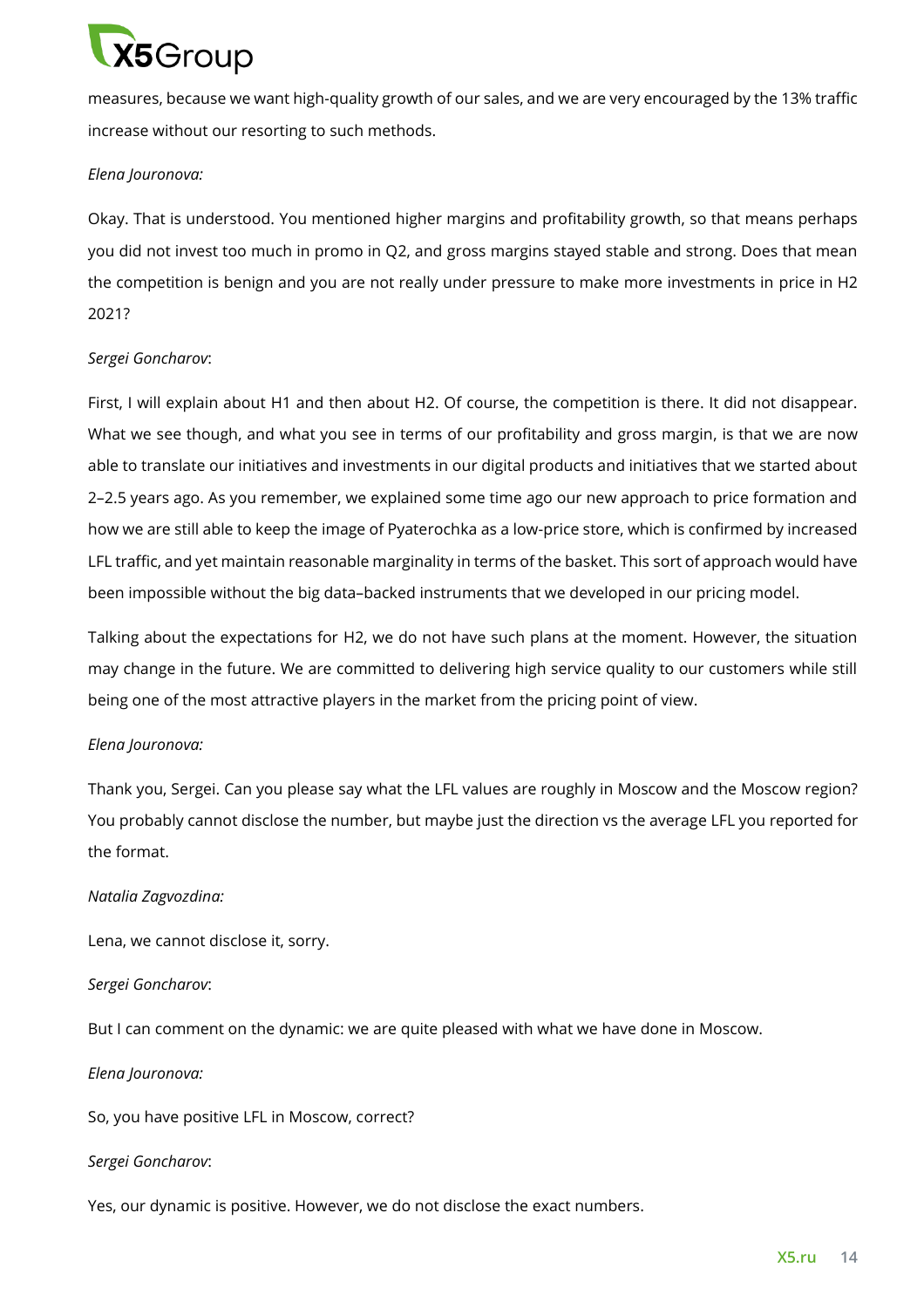

#### *Elena Jouronova:*

Understood. If I may, I will continue because this is a very important topic. Sergei, you mentioned that you are monitoring traffic, and that is an important metric. So, we are tracking the number of customers at Pyaterochka on a quarterly basis, estimating traffic per store, and we actually see that the traffic per store in Q2 2021 was 7% below vs 2019. We think that 2020 is not a relevant comparison, so we are comparing to 2019. And to me this looks like a pretty significant traffic migration, either because you are facing more cannibalisation, competition or migration to online. How should we think about this dynamic?

# *Sergei Goncharov*:

You are talking about Pyaterochka as a retail chain operating all over Russia, correct?

# *Elena Jouronova:*

Yes. I am taking the number of customers, I think 1.3 billion customers in Q2, dividing that by the average number of stores you had in Q2, and comparing that to what was there two years ago.

# *Sergei Goncharov*:

A very good and incisive question. The answer is that we are expanding quite rapidly, as you know. Since 2019, we have opened around 3,000 new stores, and those stores were opened in the areas where we have lower traffic compared to Moscow and St Petersburg. We are expanding eastward, into areas where traffic is naturally lower. However, what is important is that the traffic generated by our new stores is good enough to achieve our financial targets. And the answer to that is yes, a resounding yes. We are extremely satisfied with the ROI of the new stores. Moreover, the stores which we are opening in those areas, going eastward and southward… away from areas like St Petersburg, where we basically cannot open new stores due to restrictions. So, when we go there, the capex for those stores is lower, and the return is very handsome. I hope that answers your question.

#### *Natalia Zagvozdina:*

Thank you, Sergei. Lena, I would also encourage you to look at the number of loyal customers, which for Pyaterochka increased by more than 8% y-o-y, and the fact that loyal customers spend twice as much as passers-by. If you do not mind, we would like to give the floor to other analysts and investors to ask their questions. Thank you.

#### *Operator:*

The next question comes from the line of Henrik Herbst from Morgan Stanley. Your line is open, please ask your question.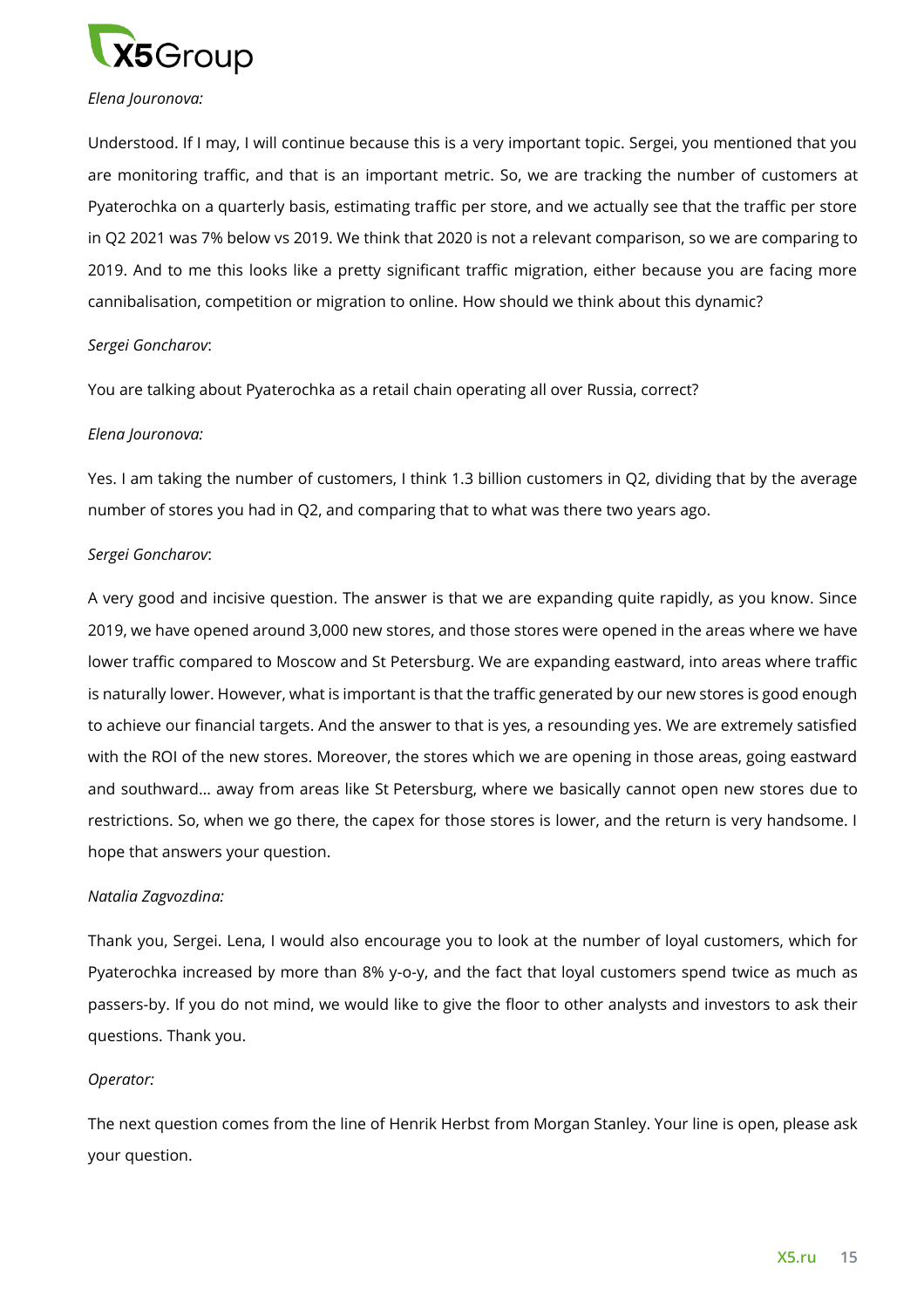

#### *Henrik Herbst*:

Thank you. I have a couple of questions. Firstly, I think you said, if I heard it correctly, that you plan to open hundreds of stores in 2022. I was wondering if you could talk a little bit more about that. Are they going to be new stores or Pyaterochka stores that are transformed into Chizhik? How should we think about that in relation to the rollout of additional Pyaterochka stores? Is this sort of coming on top, or are you shifting spend and focus a little bit?

Secondly, I wanted to see if you could give us a little bit of an update. I know you have kindly given us some information on EBITDA margins from your digital businesses in the quarter. I think you were saying – previously, at least – that you expected Vprok to be EBITDA-breakeven this year. Given that you now put your digital businesses in a separate unit, we do not really know what will happen with that. Does it make sense to make the businesses EBITDA-breakeven already, or has that changed? Has your thinking around investment in those businesses changed in terms of being EBITDA-breakeven? Thank you.

#### *Vsevolod Starukhin:*

Okay. Thank you for your questions. The first question was regarding our plans to roll out Chizhik hard discounters. Just to remind you, our target is to finish the year having opened roughly 50–70 stores, which is the pilot phase, where we are fine-tuning the operational model and building up the private label SKUs, which should represent one of the key drivers of efficiency and customer attraction. We will be ready to roll out this model next year and onwards, opening hundreds of Chizhiks. I cannot disclose the exact number at the moment. This is coming on top of the organic expansion plans for Pyaterochka and Perekrestok.

There is no cannibalisation in terms of this expansion; nor will Chizhik be using Pyaterochka stores. In the vast majority of cases, it will be new places. Just to remind you, the target floor space for Chizhik is around 250 sq m. We also have some Pyaterochkas operating in this footprint, but in general this is not a standard sort of a footprint for Pyaterochka; it usually operates in a bigger footprint.

Now, your second question on Vprok. That is true, actually. Like for all our key projects, we have a target for breakeven of about three years, to generate a positive EBITDA in the fourth year onwards. Vprok started very well last year and has continued good growth this year. However, we have faced what Igor mentioned and what you know very well: we have highly intensified competition in the market from fintech players, which sometime last year started investing heavily in food retail, basically making it part of their businesses, and that has significantly increased the competition, the cost of customer acquisition and marketing expenses. This is moving the breakeven point for Vprok a little bit to the right. However, we are still targeting to break even despite this more competitive environment. Thank you.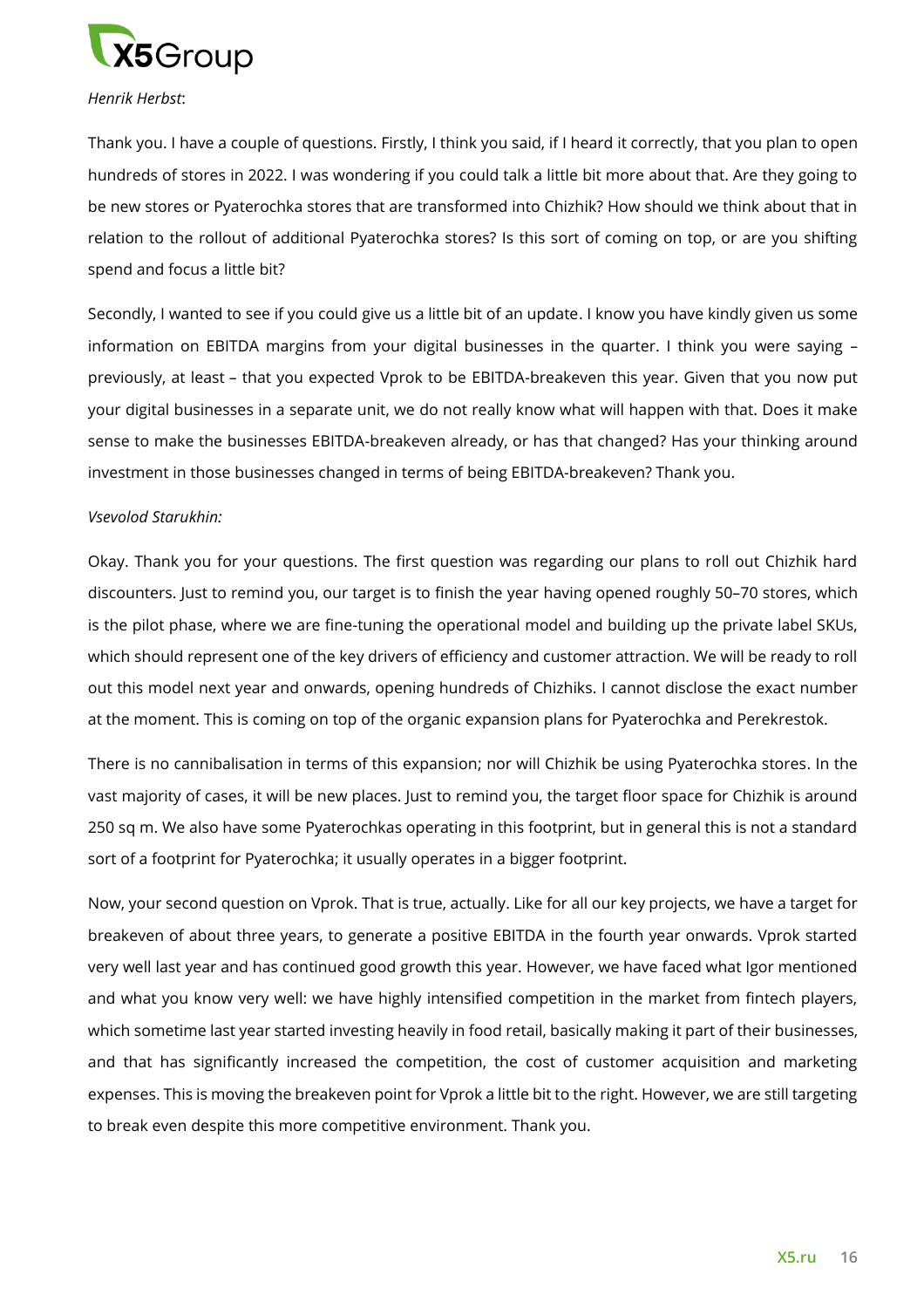

### *Henrik Herbst*:

Thank you so much. Can you just very quickly clarify on Chizhik. Did I hear correctly that you said the sales density is higher, but your profitability is the same? Is that profitability in absolute terms or in margin terms versus your existing formats? If your sales densities are higher, but your margins are the same, the EBITDA per square metre or whatever should presumably be much higher. Presumably, the investment in opening a Chizhik store should be lower than for Pyaterochka. Is that math right?

# *Vsevolod Starukhin:*

That is a good question. We are still at the stage where we have opened just 20 Chizhiks. I think just yesterday the 20th one was opened. So, we are still testing the business model and have just around a third of private labels operating in these Chizhiks. Thus, at the moment we still have to rely on our business targets and estimates of the profitability of Chizhik. There are some signs that it actually may be better, but let us be cautious. So, the answer is the following: in our original business model, Chizhik was looking to operate as a store with a much higher sales density, much higher label productivity than any other standard offline retailer in Russia. In terms of margin profitability, however, it will be operating, according to our model, at slightly lower margins versus our existing retail chains. However, it will require significantly lower capex to open a store. As such, it will generate a better ROI per store opening compared to Pyaterochka or Perekrestok.

#### *Henrik Herbst:*

Thank you very much and sorry for asking so many questions. Thanks.

#### *Vsevolod Starukhin*:

Thank you.

#### *Operator:*

Thank you. Your next question comes from the line of Nikolay Kovalev, VTB Capital. Your line is open, please ask your question.

#### *Nikolay Kovalev:*

Hello. I have two remaining questions, and both of them are more of a strategic nature. The first one is on your online e-grocery business. We saw an update today from a marketing agency, and you kept the No. 1 spot. Congratulations. It looks like this is the prime issue for the investment case at the moment. My question is, correct me if I am wrong, but, from the recent top management comments, it looks like the Company is cautious about gathering a very aggressive pace of investment, marketing and business promotion. This is a bit different from your key competition in the market, which is rather aggressive. Can you comment on the extent to which X5 would like to shield its market-leading position in online food sales?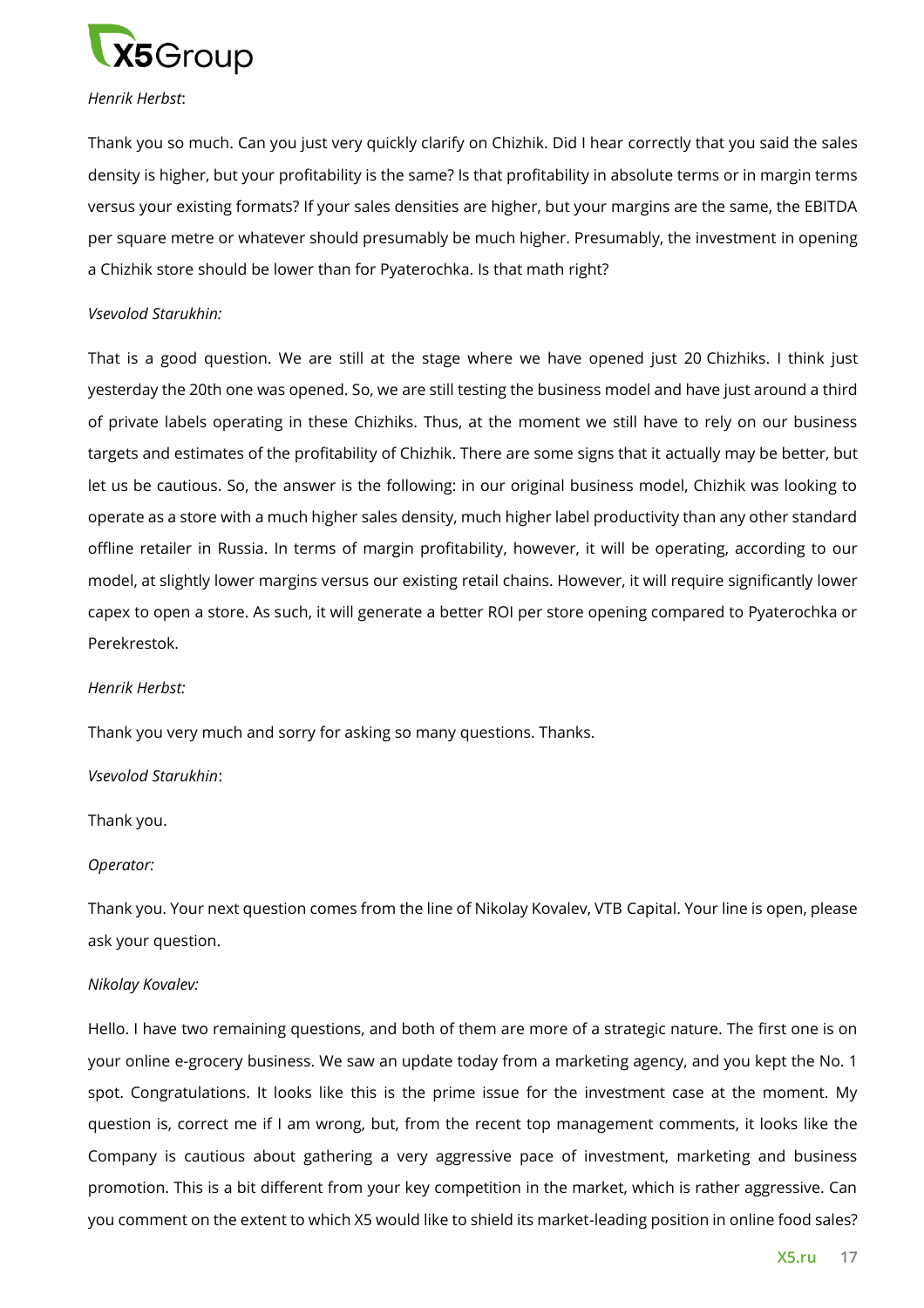

Maybe you could also update us on the development of a potential JV, which you have anticipated on a rather short-term horizon.

The second question is on the fintech business. Maybe you could speak more about what kind of products you would like to offer, how they can cover your existing business and, potentially, how significant fintech can be in your profits in the future. Thanks.

#### *Vsevolod Starukhin*:

Thank you for your questions. Let me start with e-grocery development. I would like to remind you that our target in terms of market share in e-grocery that we have set for ourselves and shared with you last year is to gain a 20% market share in 2023, if I am not mistaken. We are well positioned to deliver on this target in general. However, what we have seen is a sort of fragmentation of online delivery services that is taking place today. Vprok is an online hypermarket primarily covering the food range. However, it has been building up its non-food range as well, with the number of SKUs close to 60,000 and continuing to grow.

The second segment is express delivery from stores, i.e. from the platforms of our Pyaterochka and Perekrestok stores that offer delivery within one hour. Hypermarkets actually have a longer delivery time – a few hours or next-day delivery. Finally, there is so-called express delivery with a very small range. We are not present in this segment, like Yandex.Lavka and other players with deliveries within 15 minutes. All these three segments cover different customer needs and have different dynamics. But we have to say that they are still establishing themselves. All the players are losing money quite heavily and spending a lot of funds, raised either via an IPO or in some other way. They are investing the equivalent of hundreds of millions of dollars in marketing, infrastructure, etc. We believe that we hold the strongest position in express delivery, already operating a platform of 18,000 stores in the country, and this number is growing year by year at a rate of at least 1,500 stores. We have best-in-market commercial power, logistics infrastructure to deliver products from DCs to our stores efficiently, and it is quite easy for us to scale this up. Our competitors, on the other hand, have to invest in overall capability and specific infrastructure to deliver and manage food products, and to try to match our prices while having significantly less commercial power.

All in all, we are just carefully delivering on our strategy. We are not in the game to throw around a heavy marketing budget just to compete with them in so-called quick delivery, the 15-minute segment or hypermarket delivery. We would rather focus on how we can utilise our strengths, including structural ones, and look for potential partners – if they can add and be complementary to our platforms. This is primarily related to the Vprok hypermarket. So far, it is still a work in progress, I would say, and we will continue to develop this format. Again, we are not in the game to buy market share and throw around one rouble of investment or one rouble of GMV like some other players seem to be doing.

Now the second question regarding the fintech business, which we are calling X5 Bank at the moment. We are combining our forces together with Alfa Bank to remain in the last stage of the customer journey, either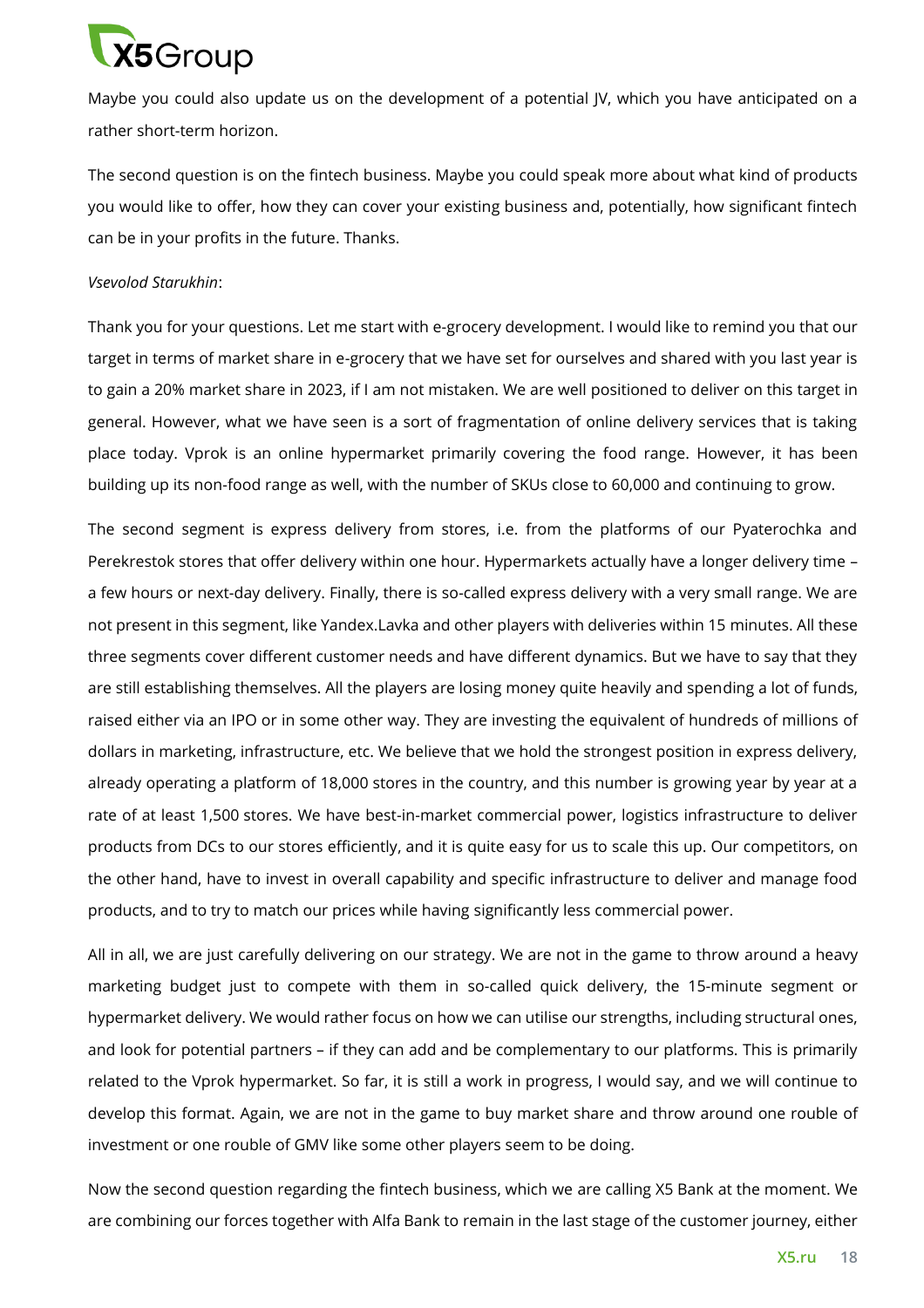

online or offline, at the payment stage. We plan to launch the MVP of X5 Bank, the first payment product, by the end of the year. Again, it is difficult to give you a precise estimate of the impact of this fintech platform. However, I can pinpoint the directions where we believe it will contribute to the existing X5 business. To start with, we believe it will help us to potentially join our loyalty programmes with either virtual or physical payment cards provided by X5 Bank and to result in a smoother integration in terms of collecting loyalty bonuses, so-called scores, using X5 Bank and thus to increase the share in the customer's wallet. We remember that the average customer has six to seven shops in their portfolio to cover their needs. We do believe that our various instruments, such as express delivery and X5 Bank, will increase our share in the customer's wallet, replacing competitors with a presence at all stages of the journey.

Next, apart from payment services, we will be looking at offering more classical banking products to customers. These could be deposits, consumption credits, which may also be attractive enough, generating bonuses and being competitively priced versus market products. The third element that we are exploring is trying to build into X5 Bank a direct debit function, which should be successful in converting our large number of customers to X5 Bank as a payment instrument, helping us to address the issue of growing acquiring costs that all retailers are experiencing. Just to remind you, the estimated acquiring costs that we are going to pay this year will be over RUB 10 bln. If we are able to reduce this somehow, it will have a significant direct impact on the profitability as well. These are the few areas we will be looking at to explore and unlock their potential as part of this X5 Bank development over the coming couple of years.

#### *Nikolay Kovalev:*

Okay, got it, thank you very much.

#### *Vsevolod Starukhin:*

Thank you.

#### *Operator:*

Thank you. Your next question comes from the line of Maria Lukina, BCS. Your line is open, please ask your question.

#### *Maria Lukina:*

Hi, thank you. I have two questions. My first question is if you can tell us about the changes in customer behaviour that you saw in Q2. The second one is if you can share with us the dynamics or trends that you noticed in July and August in terms of the levels of promo and sales. Thank you.

#### *Natalia Zagvozdina:*

Maria, thank you. I suggest that Sergei take the questions. Thank you.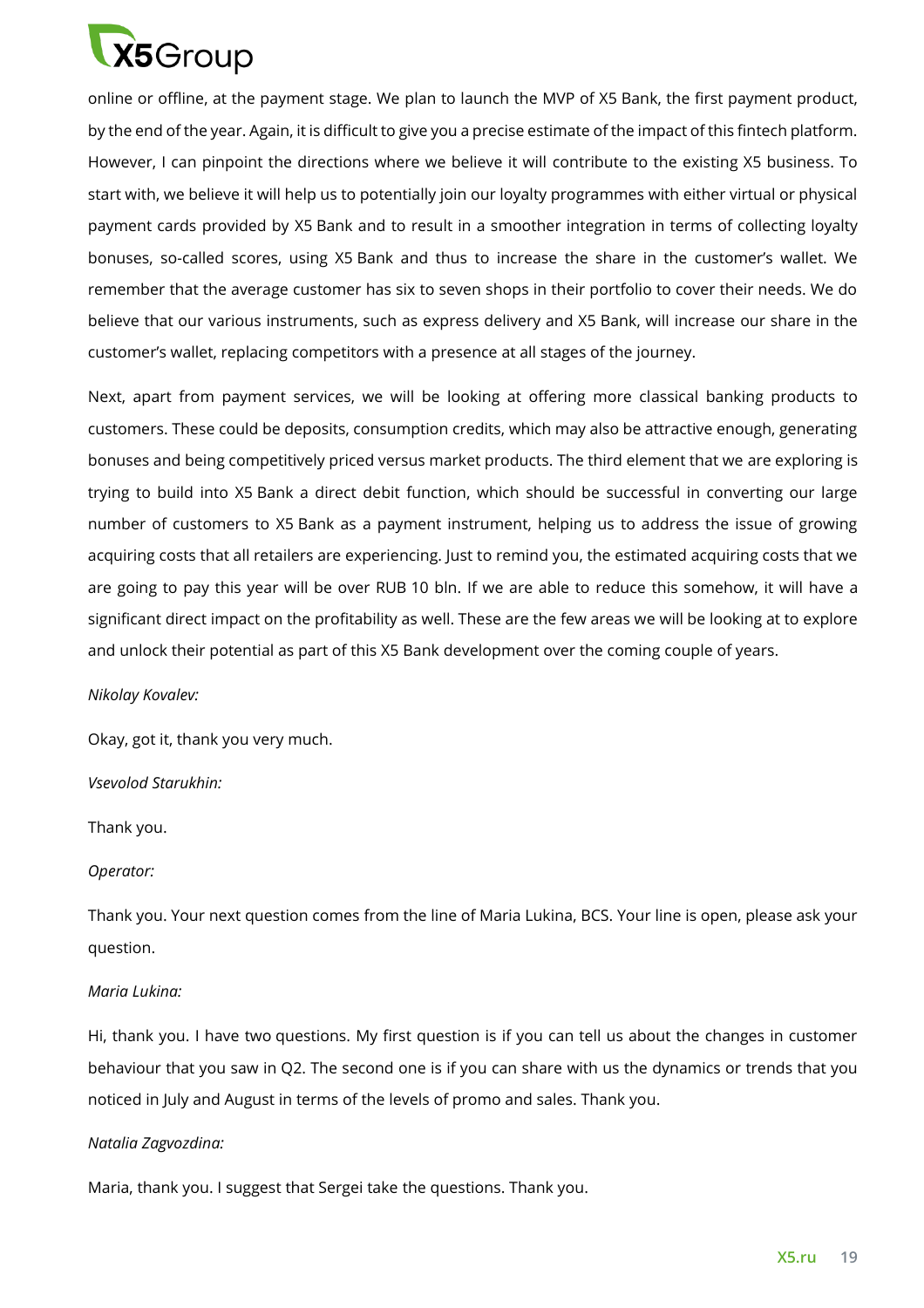

#### *Sergei Goncharov:*

Thank you for your questions. I will start with the first one. Currently, we are not seeing any trading down yet, but it is possible given the persistently high food inflation. We aim to maintain adequate and attractive prices, because we believe that that remains the most attractive thing for our customers. In terms of trends, we also do not see much deviation from what we have expected and what we have seen over the past few months. The basket size, of course, decreased due to obvious reasons, as I said before. We are very encouraged by the fact that we are seeing an LFL increase in the footfall in our stores. In terms of projections for the rest of the year, I believe that pricing will continue to be a very important factor for customer behaviour. The good thing is that we are very much aware of that. We are preparing for that through a number of factors. One is investing in and strengthening our pricing model. The second one is focusing on our private label programme. The third one is focusing on our first entry price point in the market. Thank you.

#### *Operator:*

Your next question comes from the line of Marat Ibragimov, Gazprombank. Your line is open, please ask your question.

#### *Marat Ibragimov:*

Thank you very much. My question is about how you dealt with incoming-food inflation. Did you persuade your suppliers to smooth out these increases as much as possible or did you pass this inflation on to customers? The y-o-y performance of the gross margin figure makes it look like you did not suffer much from the food inflation and you did not invest in prices to keep customers in your stores. Thank you very much.

#### *Sergei Goncharov:*

I was told by Natalia to take this one as well. Yes, a good question. There is a combination. We did pass on a part of this inflation, of course. The second one is we have negotiated and are negotiating with our suppliers the issue of trying to control prices as much as possible. Now, the issue of being able to manage the gross margin. As I said, gross margin is a combination of many, many factors, such as basket size and composition, what products we are putting on promo, what products we are not putting on promo, or which products we target with our pricing model. On average, a consumer remembers the prices for about 20 SKUs. Beyond that, the customer does not remember prices. Of course, there are a number of customers, and if we add things up, those 20 SKUs will become something like 300 SKUs. These are what we call key value indicative (KVI) products. We approach and factor our models in such a way that those items are priced at the most attractive level, and then we get back to the basket. That model works for us very well and allows us to achieve two things. One is Pyaterochka, or us in general, being perceived as a reasonable, low-priced player, while still maintaining profitability on the gross margin level.